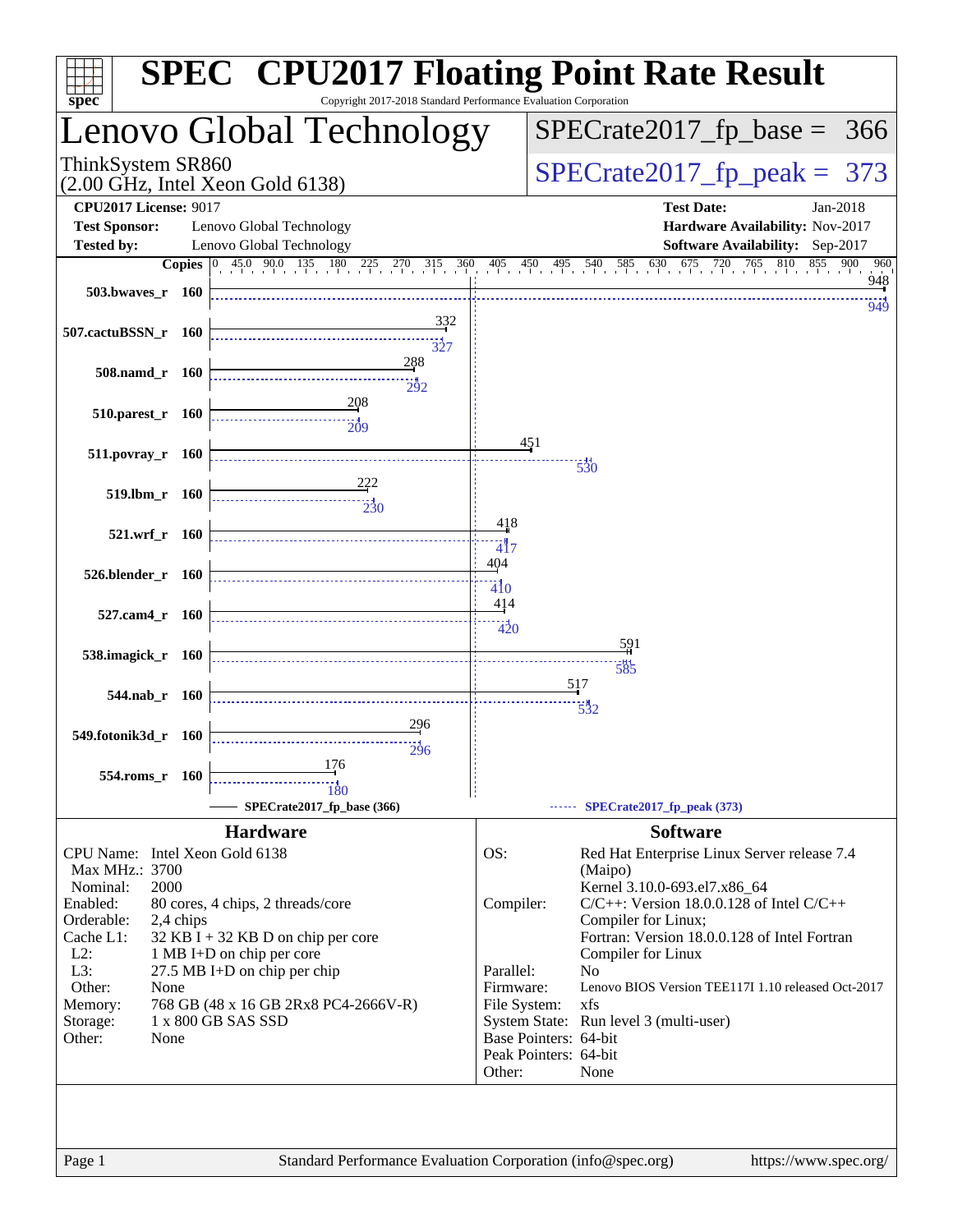

## Lenovo Global Technology

(2.00 GHz, Intel Xeon Gold 6138)

ThinkSystem SR860<br>(2.00 GHz, Intel Xeon Gold 6138) [SPECrate2017\\_fp\\_peak =](http://www.spec.org/auto/cpu2017/Docs/result-fields.html#SPECrate2017fppeak) 373

[SPECrate2017\\_fp\\_base =](http://www.spec.org/auto/cpu2017/Docs/result-fields.html#SPECrate2017fpbase) 366

**[Test Sponsor:](http://www.spec.org/auto/cpu2017/Docs/result-fields.html#TestSponsor)** Lenovo Global Technology **[Hardware Availability:](http://www.spec.org/auto/cpu2017/Docs/result-fields.html#HardwareAvailability)** Nov-2017 **[Tested by:](http://www.spec.org/auto/cpu2017/Docs/result-fields.html#Testedby)** Lenovo Global Technology **[Software Availability:](http://www.spec.org/auto/cpu2017/Docs/result-fields.html#SoftwareAvailability)** Sep-2017

**[CPU2017 License:](http://www.spec.org/auto/cpu2017/Docs/result-fields.html#CPU2017License)** 9017 **[Test Date:](http://www.spec.org/auto/cpu2017/Docs/result-fields.html#TestDate)** Jan-2018

### **[Results Table](http://www.spec.org/auto/cpu2017/Docs/result-fields.html#ResultsTable)**

|                           | <b>Base</b>   |                |       |                |       |                |       |               | <b>Peak</b>    |              |                |              |                |              |
|---------------------------|---------------|----------------|-------|----------------|-------|----------------|-------|---------------|----------------|--------------|----------------|--------------|----------------|--------------|
| <b>Benchmark</b>          | <b>Copies</b> | <b>Seconds</b> | Ratio | <b>Seconds</b> | Ratio | <b>Seconds</b> | Ratio | <b>Copies</b> | <b>Seconds</b> | <b>Ratio</b> | <b>Seconds</b> | <b>Ratio</b> | <b>Seconds</b> | <b>Ratio</b> |
| 503.bwaves_r              | 160           | 1690           | 949   | 1692           | 948   | 1694           | 947   | 160           | 1691           | 949          | 1690           | 949          | 1688           | 950          |
| 507.cactuBSSN r           | 160           | 611            | 332   | 610            | 332   | 609            | 332   | 160           | 619            | 327          | 619            | 327          | 621            | 326          |
| $508$ .namd $r$           | 160           | 531            | 286   | 528            | 288   | 529            | 288   | 160           | 521            | 292          | 524            | 290          | 521            | 292          |
| 510.parest_r              | 160           | 2008           | 208   | 2016           | 208   | 2003           | 209   | 160           | 2007           | 209          | 2006           | 209          | 1996           | 210          |
| 511.povray_r              | 160           | 829            | 451   | 828            | 451   | 825            | 453   | 160           | 706            | 529          | 704            | 530          | 697            | 536          |
| 519.1bm r                 | 160           | 760            | 222   | 759            | 222   | 759            | 222   | 160           | 732            | 230          | 733            | 230          | 733            | 230          |
| $521$ .wrf r              | 160           | 857            | 418   | 854            | 420   | 860            | 417   | 160           | 865            | 414          | 859            | 417          | 858            | 418          |
| 526.blender r             | 160           | 603            | 404   | 603            | 404   | 602            | 404   | 160           | 595            | 410          | 596            | 409          | 595            | 410          |
| 527.cam4_r                | 160           | 676            | 414   | 675            | 414   | 675            | 414   | 160           | 667            | 420          | 666            | 420          | 666            | 420          |
| 538.imagick_r             | 160           | 672            | 592   | 673            | 591   | 678            | 587   | 160           | 680            | 585          | 673            | 592          | 685            | 581          |
| $544$ .nab r              | 160           | 522            | 516   | 519            | 519   | 520            | 517   | 160           | 505            | 533          | 506            | 532          | 508            | 530          |
| 549.fotonik3d_r           | 160           | 2107           | 296   | 2109           | 296   | 2111           | 295   | 160           | 2112           | 295          | 2105           | 296          | 2106           | 296          |
| $554$ .roms $r$           | 160           | 1444           | 176   | 1443           | 176   | 1447           | 176   | 160           | 1417           | 179          | 1409           | 180          | 1412           | <b>180</b>   |
| $SPECrate2017_fp\_base =$ |               |                | 366   |                |       |                |       |               |                |              |                |              |                |              |

**[SPECrate2017\\_fp\\_peak =](http://www.spec.org/auto/cpu2017/Docs/result-fields.html#SPECrate2017fppeak) 373**

Results appear in the [order in which they were run](http://www.spec.org/auto/cpu2017/Docs/result-fields.html#RunOrder). Bold underlined text [indicates a median measurement](http://www.spec.org/auto/cpu2017/Docs/result-fields.html#Median).

### **[Submit Notes](http://www.spec.org/auto/cpu2017/Docs/result-fields.html#SubmitNotes)**

 The numactl mechanism was used to bind copies to processors. The config file option 'submit' was used to generate numactl commands to bind each copy to a specific processor. For details, please see the config file.

### **[Operating System Notes](http://www.spec.org/auto/cpu2017/Docs/result-fields.html#OperatingSystemNotes)**

Stack size set to unlimited using "ulimit -s unlimited"

#### **[General Notes](http://www.spec.org/auto/cpu2017/Docs/result-fields.html#GeneralNotes)**

Environment variables set by runcpu before the start of the run: LD\_LIBRARY\_PATH = "/home/cpu2017.1.0.2.ic18.0/lib/ia32:/home/cpu2017.1.0.2.ic18.0/lib/intel64" LD\_LIBRARY\_PATH = "\$LD\_LIBRARY\_PATH:/home/cpu2017.1.0.2.ic18.0/je5.0.1-32:/home/cpu2017.1.0.2.ic18.0/je5.0.1-64" Binaries compiled on a system with 1x Intel Core i7-4790 CPU + 32GB RAM memory using Redhat Enterprise Linux 7.4 Transparent Huge Pages enabled by default Prior to runcpu invocation Filesystem page cache synced and cleared with: sync; echo 3> /proc/sys/vm/drop\_caches runcpu command invoked through numactl i.e.: numactl --interleave=all runcpu <etc> No: The test sponsor attests, as of date of publication, that CVE-2017-5754 (Meltdown)

**(Continued on next page)**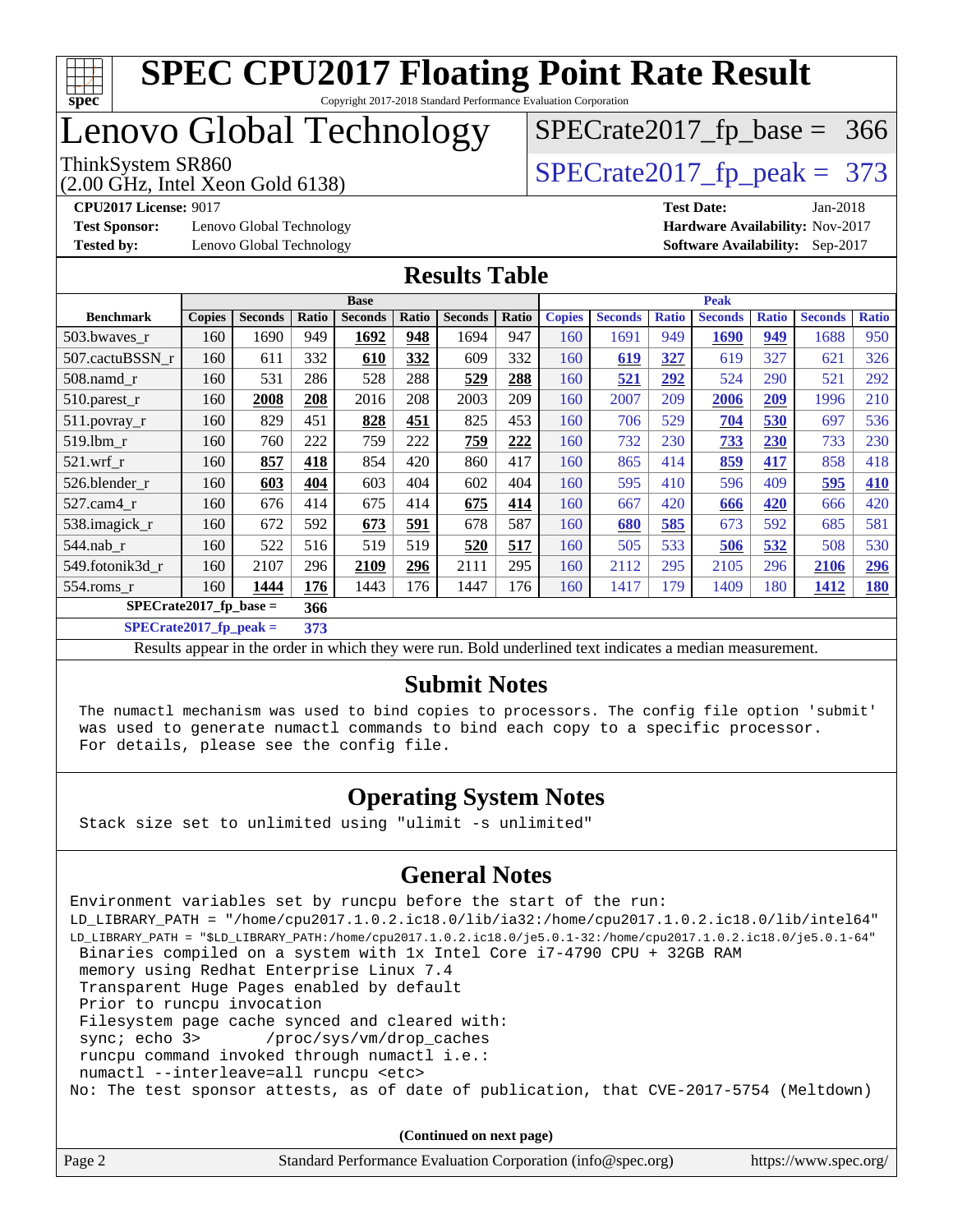

Copyright 2017-2018 Standard Performance Evaluation Corporation

## Lenovo Global Technology

ThinkSystem SR860<br>  $\binom{200}{4}$  [SPECrate2017\\_fp\\_peak =](http://www.spec.org/auto/cpu2017/Docs/result-fields.html#SPECrate2017fppeak) 373

[SPECrate2017\\_fp\\_base =](http://www.spec.org/auto/cpu2017/Docs/result-fields.html#SPECrate2017fpbase) 366

(2.00 GHz, Intel Xeon Gold 6138)

**[Test Sponsor:](http://www.spec.org/auto/cpu2017/Docs/result-fields.html#TestSponsor)** Lenovo Global Technology **[Hardware Availability:](http://www.spec.org/auto/cpu2017/Docs/result-fields.html#HardwareAvailability)** Nov-2017 **[Tested by:](http://www.spec.org/auto/cpu2017/Docs/result-fields.html#Testedby)** Lenovo Global Technology **[Software Availability:](http://www.spec.org/auto/cpu2017/Docs/result-fields.html#SoftwareAvailability)** Sep-2017

**[CPU2017 License:](http://www.spec.org/auto/cpu2017/Docs/result-fields.html#CPU2017License)** 9017 **[Test Date:](http://www.spec.org/auto/cpu2017/Docs/result-fields.html#TestDate)** Jan-2018

### **[General Notes \(Continued\)](http://www.spec.org/auto/cpu2017/Docs/result-fields.html#GeneralNotes)**

is mitigated in the system as tested and documented. No: The test sponsor attests, as of date of publication, that CVE-2017-5753 (Spectre variant 1) is mitigated in the system as tested and documented. No: The test sponsor attests, as of date of publication, that CVE-2017-5715 (Spectre variant 2) is mitigated in the system as tested and documented.

This benchmark result is intended to provide perspective on past performance using the historical hardware and/or software described on this result page.

The system as described on this result page was formerly generally available. At the time of this publication, it may not be shipping, and/or may not be supported, and/or may fail to meet other tests of General Availability described in the SPEC OSG Policy document, <http://www.spec.org/osg/policy.html>

This measured result may not be representative of the result that would be measured were this benchmark run with hardware and software available as of the publication date.

### **[Platform Notes](http://www.spec.org/auto/cpu2017/Docs/result-fields.html#PlatformNotes)**

BIOS configuration: Choose Operating Mode set to Maximum Performance SNC set to Enable DCU Streamer Prefetcher set to Disable DCU IP Prefetcher set to Disable MONITORMWAIT set to Enable Per Core P-state set to Disable Sysinfo program /home/cpu2017.1.0.2.ic18.0/bin/sysinfo Rev: r5797 of 2017-06-14 96c45e4568ad54c135fd618bcc091c0f running on SR860 Mon Jan 1 08:08:55 2018 SUT (System Under Test) info as seen by some common utilities. For more information on this section, see <https://www.spec.org/cpu2017/Docs/config.html#sysinfo> From /proc/cpuinfo model name : Intel(R) Xeon(R) Gold 6138 CPU @ 2.00GHz 4 "physical id"s (chips) 160 "processors" cores, siblings (Caution: counting these is hw and system dependent. The following excerpts from /proc/cpuinfo might not be reliable. Use with caution.) cpu cores : 20 siblings : 40 physical 0: cores 0 1 2 3 4 8 9 10 11 12 16 17 18 19 20 24 25 26 27 28

**(Continued on next page)**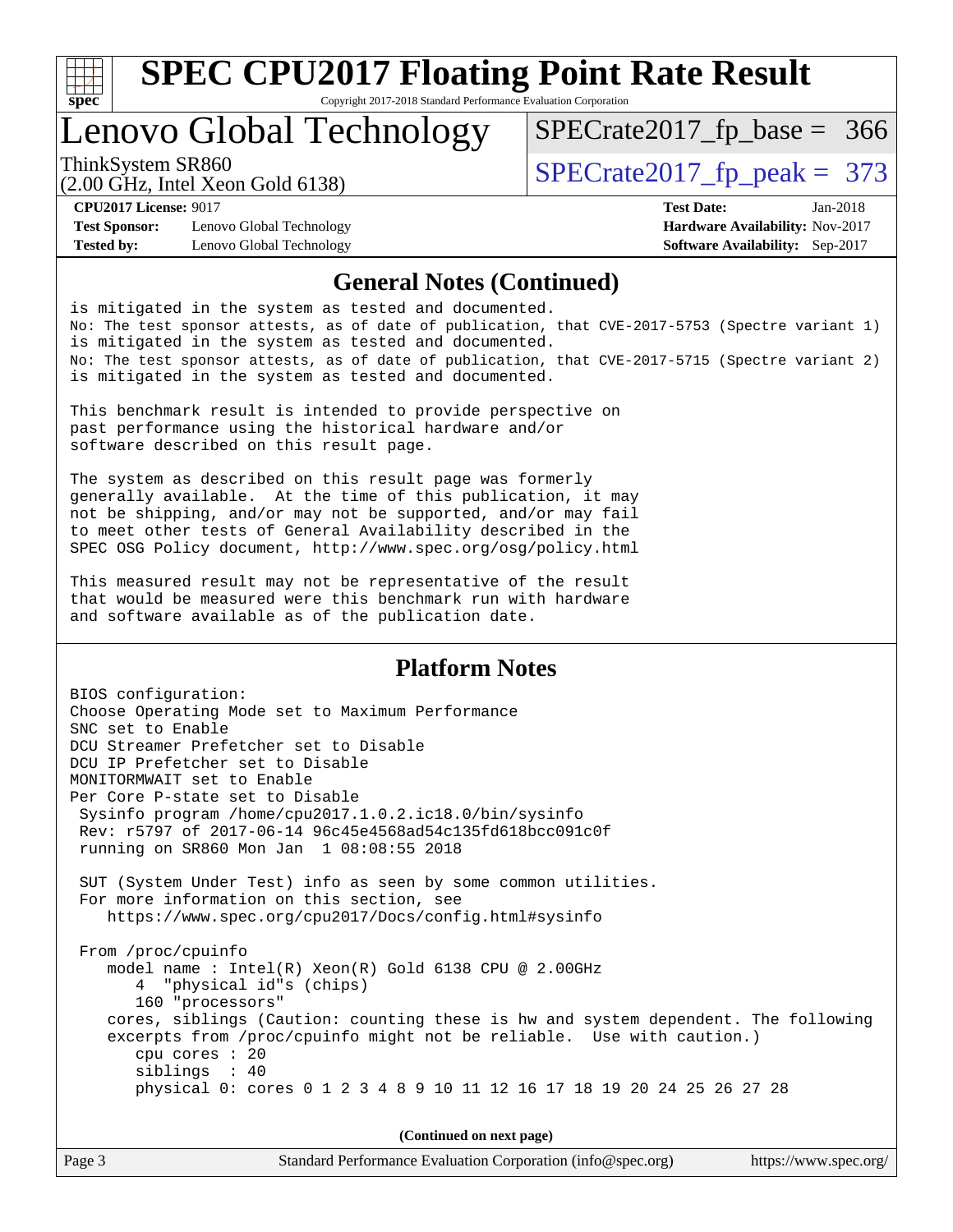| s<br>t.<br>U<br>Ų<br>c |  |  |  |  |  |  |
|------------------------|--|--|--|--|--|--|

Copyright 2017-2018 Standard Performance Evaluation Corporation

Lenovo Global Technology

ThinkSystem SR860<br>(2.00 GHz, Intel Xeon Gold 6138) [SPECrate2017\\_fp\\_peak =](http://www.spec.org/auto/cpu2017/Docs/result-fields.html#SPECrate2017fppeak) 373 [SPECrate2017\\_fp\\_base =](http://www.spec.org/auto/cpu2017/Docs/result-fields.html#SPECrate2017fpbase) 366

**[CPU2017 License:](http://www.spec.org/auto/cpu2017/Docs/result-fields.html#CPU2017License)** 9017 **[Test Date:](http://www.spec.org/auto/cpu2017/Docs/result-fields.html#TestDate)** Jan-2018

**[Test Sponsor:](http://www.spec.org/auto/cpu2017/Docs/result-fields.html#TestSponsor)** Lenovo Global Technology **[Hardware Availability:](http://www.spec.org/auto/cpu2017/Docs/result-fields.html#HardwareAvailability)** Nov-2017 **[Tested by:](http://www.spec.org/auto/cpu2017/Docs/result-fields.html#Testedby)** Lenovo Global Technology **[Software Availability:](http://www.spec.org/auto/cpu2017/Docs/result-fields.html#SoftwareAvailability)** Sep-2017

(2.00 GHz, Intel Xeon Gold 6138)

#### **[Platform Notes \(Continued\)](http://www.spec.org/auto/cpu2017/Docs/result-fields.html#PlatformNotes)**

 physical 1: cores 0 1 2 3 4 8 9 10 11 12 16 17 18 19 20 24 25 26 27 28 physical 2: cores 0 1 2 3 4 8 9 10 11 12 16 17 18 19 20 24 25 26 27 28 physical 3: cores 0 1 2 3 4 8 9 10 11 12 16 17 18 19 20 24 25 26 27 28 From lscpu: Architecture: x86\_64 CPU op-mode(s): 32-bit, 64-bit Byte Order: Little Endian CPU(s): 160 On-line CPU(s) list: 0-159 Thread(s) per core: 2 Core(s) per socket: 20 Socket(s): 4 NUMA node(s): 8 Vendor ID: GenuineIntel CPU family: 6 Model: 85 Model name: Intel(R) Xeon(R) Gold 6138 CPU @ 2.00GHz Stepping: 4 CPU MHz: 2000.000 BogoMIPS: 4000.00 Virtualization: VT-x L1d cache: 32K L1i cache: 32K L2 cache: 1024K L3 cache: 28160K NUMA node0 CPU(s): 0-2,5,6,10-12,15,16,80-82,85,86,90-92,95,96 NUMA node1 CPU(s): 3,4,7-9,13,14,17-19,83,84,87-89,93,94,97-99 NUMA node2 CPU(s): 20-22,25,26,30-32,35,36,100-102,105,106,110-112,115,116 NUMA node3 CPU(s): 23,24,27-29,33,34,37-39,103,104,107-109,113,114,117-119 NUMA node4 CPU(s): 40-42,45,46,50-52,55,56,120-122,125,126,130-132,135,136 NUMA node5 CPU(s): 43,44,47-49,53,54,57-59,123,124,127-129,133,134,137-139 NUMA node6 CPU(s): 60-62,65,66,70-72,75,76,140-142,145,146,150-152,155,156 NUMA node7 CPU(s): 63,64,67-69,73,74,77-79,143,144,147-149,153,154,157-159 Flags: fpu vme de pse tsc msr pae mce cx8 apic sep mtrr pge mca cmov pat pse36 clflush dts acpi mmx fxsr sse sse2 ss ht tm pbe syscall nx pdpe1gb rdtscp lm constant\_tsc art arch\_perfmon pebs bts rep\_good nopl xtopology nonstop\_tsc aperfmperf eagerfpu pni pclmulqdq dtes64 monitor ds\_cpl vmx smx est tm2 ssse3 fma cx16 xtpr pdcm pcid dca sse4\_1 sse4\_2 x2apic movbe popcnt tsc\_deadline\_timer aes xsave avx f16c rdrand lahf\_lm abm 3dnowprefetch epb cat\_l3 cdp\_l3 intel\_pt tpr\_shadow vnmi flexpriority ept vpid fsgsbase tsc\_adjust bmi1 hle avx2 smep bmi2 erms invpcid rtm cqm mpx rdt\_a avx512f avx512dq rdseed adx smap clflushopt clwb avx512cd avx512bw avx512vl xsaveopt xsavec xgetbv1 cqm\_llc cqm\_occup\_llc cqm\_mbm\_total cqm\_mbm\_local dtherm ida arat pln pts /proc/cpuinfo cache data cache size : 28160 KB **(Continued on next page)**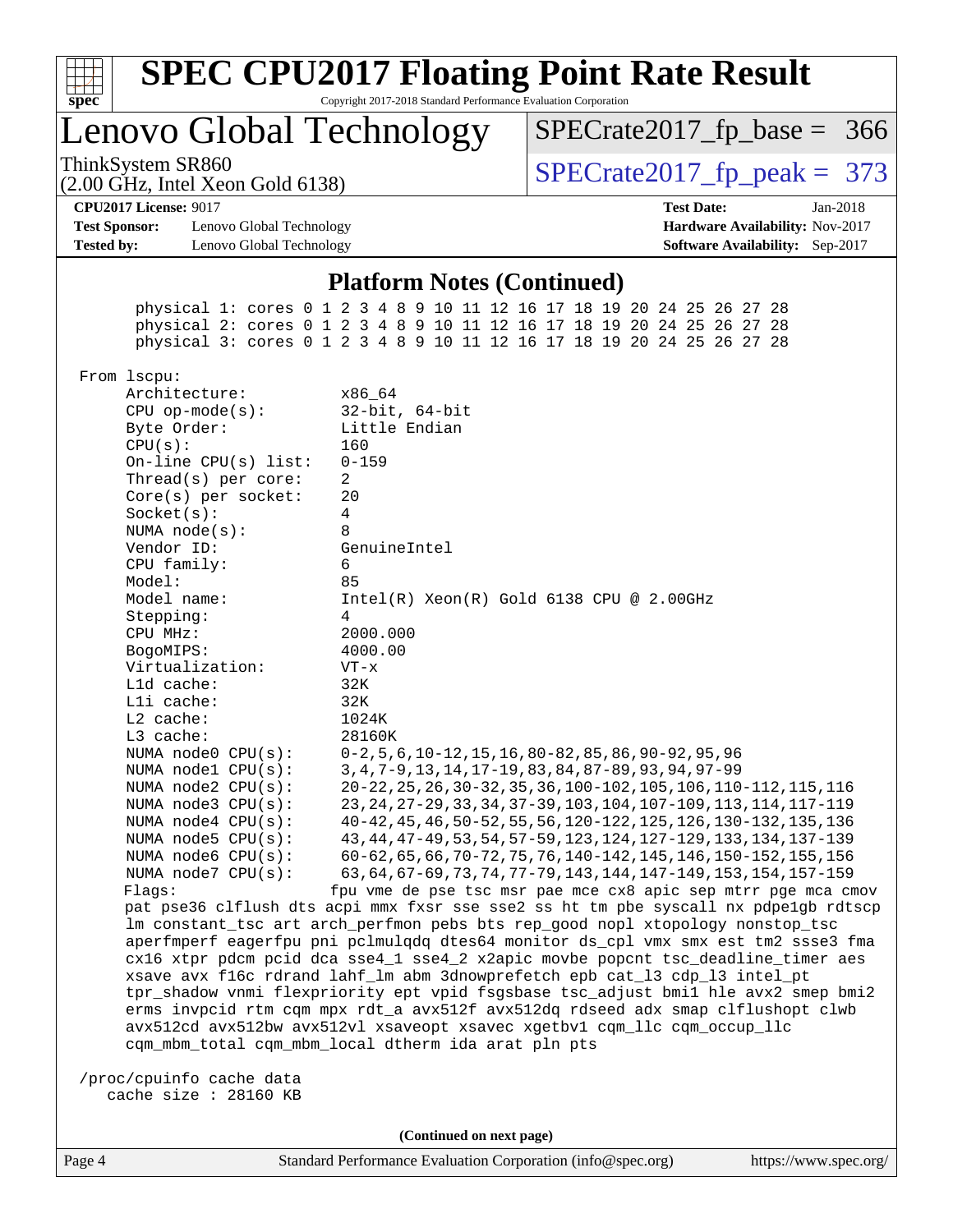

Copyright 2017-2018 Standard Performance Evaluation Corporation

## Lenovo Global Technology

ThinkSystem SR860<br>  $(2.00 \text{ GHz})$  Intel Xeon Gold 6138) [SPECrate2017\\_fp\\_base =](http://www.spec.org/auto/cpu2017/Docs/result-fields.html#SPECrate2017fpbase) 366

(2.00 GHz, Intel Xeon Gold 6138)

**[Test Sponsor:](http://www.spec.org/auto/cpu2017/Docs/result-fields.html#TestSponsor)** Lenovo Global Technology **[Hardware Availability:](http://www.spec.org/auto/cpu2017/Docs/result-fields.html#HardwareAvailability)** Nov-2017 **[Tested by:](http://www.spec.org/auto/cpu2017/Docs/result-fields.html#Testedby)** Lenovo Global Technology **[Software Availability:](http://www.spec.org/auto/cpu2017/Docs/result-fields.html#SoftwareAvailability)** Sep-2017

**[CPU2017 License:](http://www.spec.org/auto/cpu2017/Docs/result-fields.html#CPU2017License)** 9017 **[Test Date:](http://www.spec.org/auto/cpu2017/Docs/result-fields.html#TestDate)** Jan-2018

### **[Platform Notes \(Continued\)](http://www.spec.org/auto/cpu2017/Docs/result-fields.html#PlatformNotes)**

| From numactl --hardware WARNING: a numactl 'node' might or might not correspond to a |                                            |                 |    |     |  |  |  |  |  |  |  |
|--------------------------------------------------------------------------------------|--------------------------------------------|-----------------|----|-----|--|--|--|--|--|--|--|
| physical chip.                                                                       |                                            |                 |    |     |  |  |  |  |  |  |  |
| $available: 8 nodes (0-7)$                                                           |                                            |                 |    |     |  |  |  |  |  |  |  |
| node 0 cpus: 0 1 2 5 6 10 11 12 15 16 80 81 82 85 86 90 91 92 95 96                  |                                            |                 |    |     |  |  |  |  |  |  |  |
| node 0 size: 97981 MB                                                                |                                            |                 |    |     |  |  |  |  |  |  |  |
| node 0 free: 95345 MB                                                                |                                            |                 |    |     |  |  |  |  |  |  |  |
| node 1 cpus: 3 4 7 8 9 13 14 17 18 19 83 84 87 88 89 93 94 97 98 99                  |                                            |                 |    |     |  |  |  |  |  |  |  |
| node 1 size: 98304 MB                                                                |                                            |                 |    |     |  |  |  |  |  |  |  |
| node 1 free: 95843 MB                                                                |                                            |                 |    |     |  |  |  |  |  |  |  |
| node 2 cpus: 20 21 22 25 26 30 31 32 35 36 100 101 102 105 106 110 111 112 115 116   |                                            |                 |    |     |  |  |  |  |  |  |  |
| node 2 size: 98304 MB                                                                |                                            |                 |    |     |  |  |  |  |  |  |  |
| node 2 free: 95857 MB                                                                |                                            |                 |    |     |  |  |  |  |  |  |  |
| node 3 cpus: 23 24 27 28 29 33 34 37 38 39 103 104 107 108 109 113 114 117 118 119   |                                            |                 |    |     |  |  |  |  |  |  |  |
| node 3 size: 98304 MB                                                                |                                            |                 |    |     |  |  |  |  |  |  |  |
| node 3 free: 95840 MB                                                                |                                            |                 |    |     |  |  |  |  |  |  |  |
| node 4 cpus: 40 41 42 45 46 50 51 52 55 56 120 121 122 125 126 130 131 132 135 136   |                                            |                 |    |     |  |  |  |  |  |  |  |
| node 4 size: 98304 MB                                                                |                                            |                 |    |     |  |  |  |  |  |  |  |
| node 4 free: 95872 MB                                                                |                                            |                 |    |     |  |  |  |  |  |  |  |
| node 5 cpus: 43 44 47 48 49 53 54 57 58 59 123 124 127 128 129 133 134 137 138 139   |                                            |                 |    |     |  |  |  |  |  |  |  |
| node 5 size: 98304 MB                                                                |                                            |                 |    |     |  |  |  |  |  |  |  |
| node 5 free: 95828 MB                                                                |                                            |                 |    |     |  |  |  |  |  |  |  |
| node 6 cpus: 60 61 62 65 66 70 71 72 75 76 140 141 142 145 146 150 151 152 155 156   |                                            |                 |    |     |  |  |  |  |  |  |  |
| node 6 size: 98304 MB                                                                |                                            |                 |    |     |  |  |  |  |  |  |  |
| node 6 free: 95871 MB                                                                |                                            |                 |    |     |  |  |  |  |  |  |  |
| node 7 cpus: 63 64 67 68 69 73 74 77 78 79 143 144 147 148 149 153 154 157 158 159   |                                            |                 |    |     |  |  |  |  |  |  |  |
| node 7 size: 98304 MB                                                                |                                            |                 |    |     |  |  |  |  |  |  |  |
| node 7 free: 95779 MB                                                                |                                            |                 |    |     |  |  |  |  |  |  |  |
| node distances:                                                                      |                                            |                 |    |     |  |  |  |  |  |  |  |
| node<br>$\mathbf{1}$<br>$\overline{0}$                                               | $\mathbf{3}$<br>$\overline{\phantom{0}}^2$ | $4\overline{4}$ | 5  | 6 7 |  |  |  |  |  |  |  |
| 0:<br>10<br>11                                                                       | 21<br>21                                   | 21<br>21        | 31 | 31  |  |  |  |  |  |  |  |
| 1:<br>11<br>10                                                                       | 21<br>21                                   | 21<br>21        | 31 | 31  |  |  |  |  |  |  |  |
| 2:<br>21<br>21                                                                       | 10<br>11                                   | 31<br>31        | 21 | 21  |  |  |  |  |  |  |  |
| 3:<br>21<br>21                                                                       | 11<br>10                                   | 31<br>31        | 21 | 21  |  |  |  |  |  |  |  |
| 4 :<br>21<br>21                                                                      | 31<br>31                                   | 10<br>11        | 21 | 21  |  |  |  |  |  |  |  |
| 5:<br>21<br>21                                                                       | 31<br>31                                   | 11<br>10        | 21 | 21  |  |  |  |  |  |  |  |
| 6:<br>31<br>31                                                                       | 21<br>21                                   | 21<br>21        | 10 | 11  |  |  |  |  |  |  |  |
| 7:<br>31<br>31                                                                       | 21<br>21                                   | 21<br>21        | 11 | 10  |  |  |  |  |  |  |  |
|                                                                                      |                                            |                 |    |     |  |  |  |  |  |  |  |
| From /proc/meminfo                                                                   |                                            |                 |    |     |  |  |  |  |  |  |  |
| MemTotal:                                                                            |                                            | 792254540 kB    |    |     |  |  |  |  |  |  |  |
| HugePages_Total:                                                                     |                                            | 0               |    |     |  |  |  |  |  |  |  |
| Hugepagesize:                                                                        |                                            | 2048 kB         |    |     |  |  |  |  |  |  |  |
|                                                                                      |                                            |                 |    |     |  |  |  |  |  |  |  |
| os-release:                                                                          | From /etc/*release* /etc/*version*         |                 |    |     |  |  |  |  |  |  |  |
| NAME="Red Hat Enterprise Linux Server"                                               |                                            |                 |    |     |  |  |  |  |  |  |  |
|                                                                                      |                                            |                 |    |     |  |  |  |  |  |  |  |
|                                                                                      |                                            |                 |    |     |  |  |  |  |  |  |  |
|                                                                                      | (Continued on next page)                   |                 |    |     |  |  |  |  |  |  |  |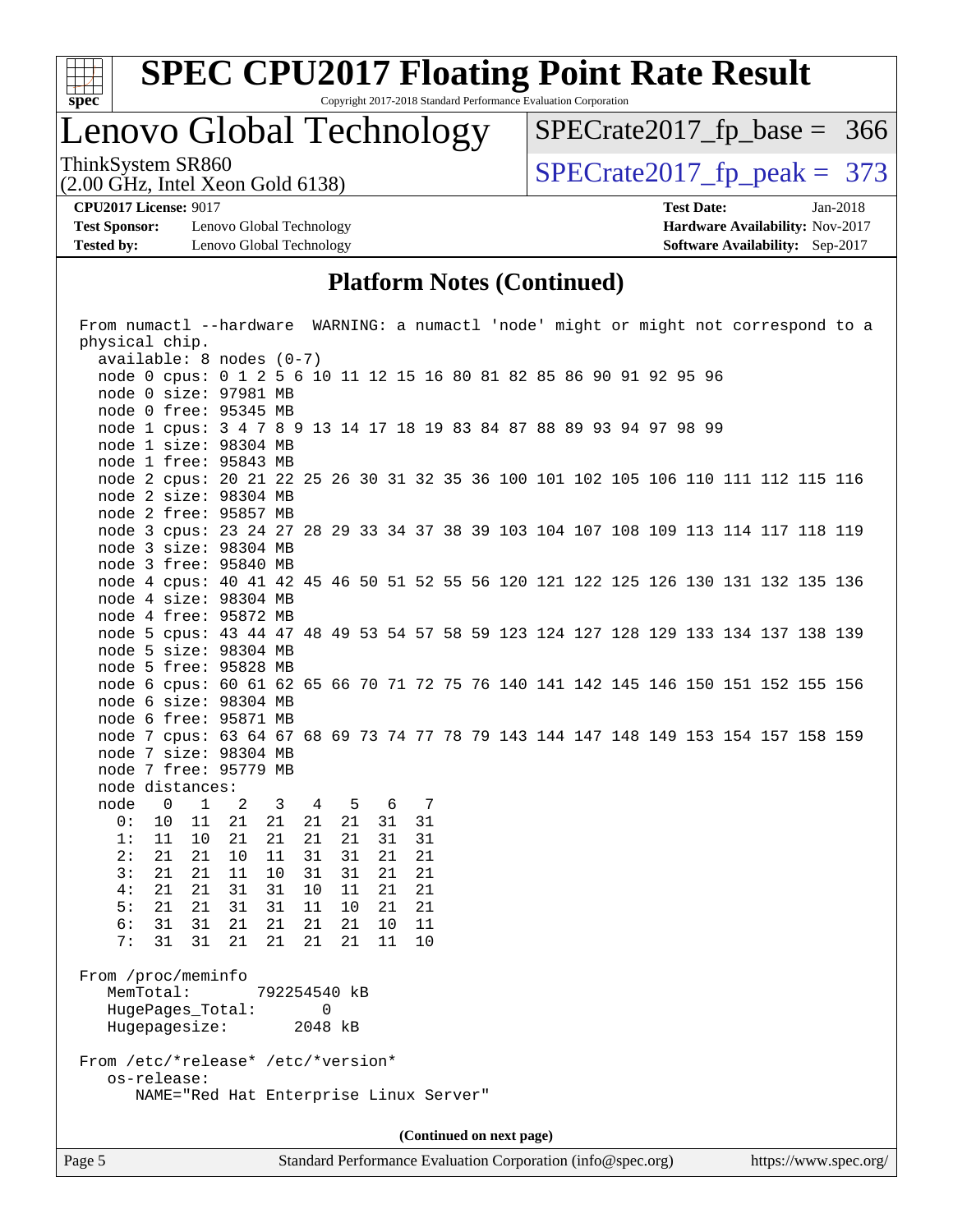

Lenovo Global Technology

ThinkSystem SR860<br>  $\frac{1}{200}$  [SPECrate2017\\_fp\\_peak =](http://www.spec.org/auto/cpu2017/Docs/result-fields.html#SPECrate2017fppeak) 373

[SPECrate2017\\_fp\\_base =](http://www.spec.org/auto/cpu2017/Docs/result-fields.html#SPECrate2017fpbase) 366

(2.00 GHz, Intel Xeon Gold 6138)

**[Test Sponsor:](http://www.spec.org/auto/cpu2017/Docs/result-fields.html#TestSponsor)** Lenovo Global Technology **[Hardware Availability:](http://www.spec.org/auto/cpu2017/Docs/result-fields.html#HardwareAvailability)** Nov-2017 **[Tested by:](http://www.spec.org/auto/cpu2017/Docs/result-fields.html#Testedby)** Lenovo Global Technology **[Software Availability:](http://www.spec.org/auto/cpu2017/Docs/result-fields.html#SoftwareAvailability)** Sep-2017

**[CPU2017 License:](http://www.spec.org/auto/cpu2017/Docs/result-fields.html#CPU2017License)** 9017 **[Test Date:](http://www.spec.org/auto/cpu2017/Docs/result-fields.html#TestDate)** Jan-2018

### **[Platform Notes \(Continued\)](http://www.spec.org/auto/cpu2017/Docs/result-fields.html#PlatformNotes)**

 VERSION="7.4 (Maipo)" ID="rhel" ID\_LIKE="fedora" VARIANT="Server" VARIANT\_ID="server" VERSION\_ID="7.4" PRETTY\_NAME="Red Hat Enterprise Linux Server 7.4 (Maipo)" redhat-release: Red Hat Enterprise Linux Server release 7.4 (Maipo) system-release: Red Hat Enterprise Linux Server release 7.4 (Maipo) system-release-cpe: cpe:/o:redhat:enterprise\_linux:7.4:ga:server uname -a: Linux SR860 3.10.0-693.el7.x86\_64 #1 SMP Thu Jul 6 19:56:57 EDT 2017 x86\_64 x86\_64 x86\_64 GNU/Linux run-level 3 Dec 31 21:14 SPEC is set to: /home/cpu2017.1.0.2.ic18.0 Filesystem Type Size Used Avail Use% Mounted on /dev/sda4 xfs 686G 302G 385G 44% /home Additional information from dmidecode follows. WARNING: Use caution when you interpret this section. The 'dmidecode' program reads system data which is "intended to allow hardware to be accurately determined", but the intent may not be met, as there are frequent changes to hardware, firmware, and the "DMTF SMBIOS" standard. BIOS Lenovo -[TEE117I-1.10]- 10/19/2017 Memory: 48x Samsung M393A2K43BB1-CTD 16 GB 2 rank 2666 (End of data from sysinfo program) **[Compiler Version Notes](http://www.spec.org/auto/cpu2017/Docs/result-fields.html#CompilerVersionNotes)** ============================================================================== CC 519.lbm\_r(base) 538.imagick\_r(base, peak) 544.nab\_r(base) ----------------------------------------------------------------------------- icc (ICC) 18.0.0 20170811 Copyright (C) 1985-2017 Intel Corporation. All rights reserved. ------------------------------------------------------------------------------ ==============================================================================

 $CC = 519.1bm_r(peak) 544.nab_r(peak)$ ------------------------------------------------------------------------------

icc (ICC) 18.0.0 20170811 Copyright (C) 1985-2017 Intel Corporation. All rights reserved. ------------------------------------------------------------------------------

**(Continued on next page)**

Page 6 Standard Performance Evaluation Corporation [\(info@spec.org\)](mailto:info@spec.org) <https://www.spec.org/>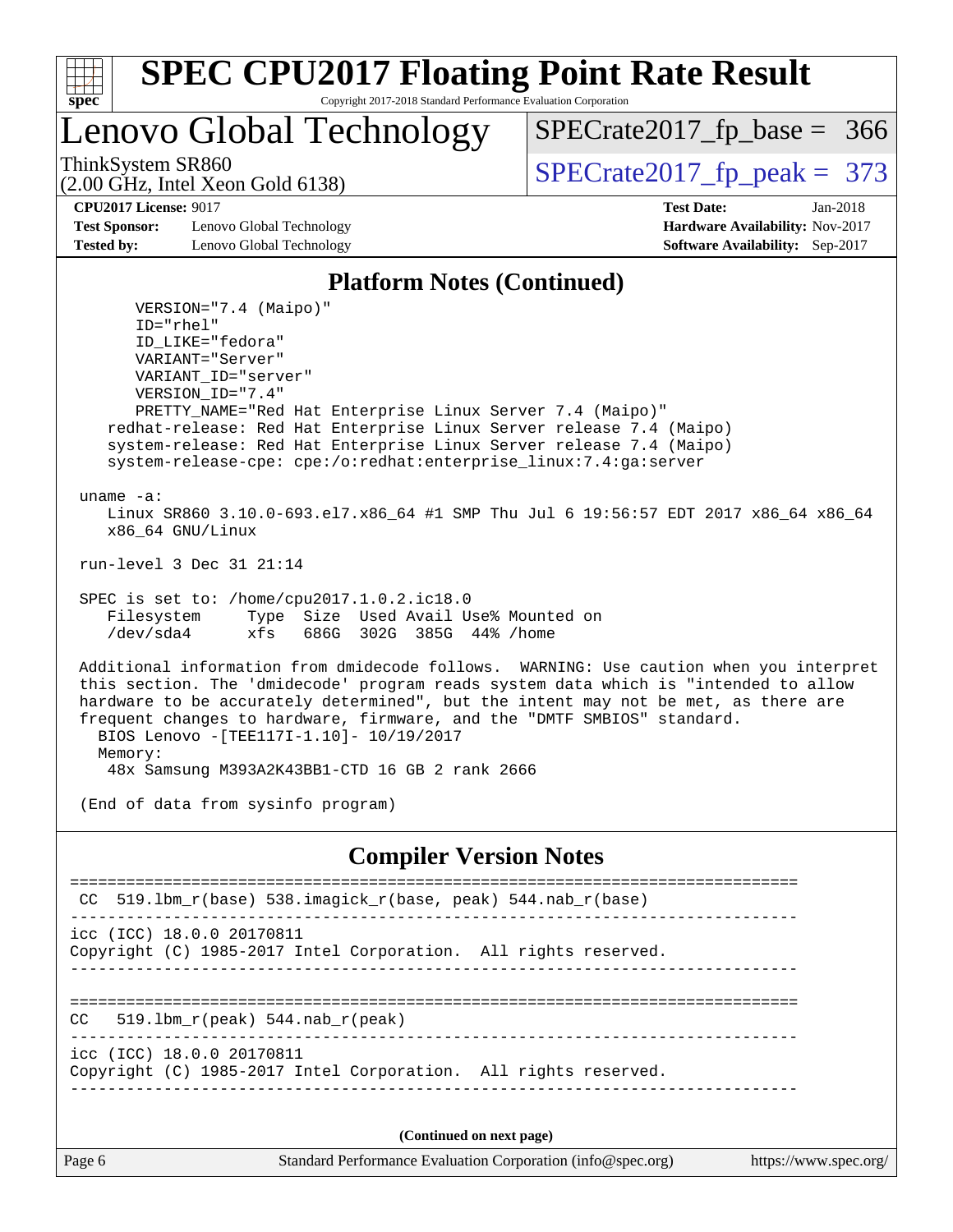| S<br>оe |  |  |  |  |  |
|---------|--|--|--|--|--|

Copyright 2017-2018 Standard Performance Evaluation Corporation

## Lenovo Global Technology

ThinkSystem SR860<br>  $(2.00 \text{ GHz})$  Intel Xeon Gold 6138)

[SPECrate2017\\_fp\\_base =](http://www.spec.org/auto/cpu2017/Docs/result-fields.html#SPECrate2017fpbase) 366

(2.00 GHz, Intel Xeon Gold 6138)

**[CPU2017 License:](http://www.spec.org/auto/cpu2017/Docs/result-fields.html#CPU2017License)** 9017 **[Test Date:](http://www.spec.org/auto/cpu2017/Docs/result-fields.html#TestDate)** Jan-2018 **[Test Sponsor:](http://www.spec.org/auto/cpu2017/Docs/result-fields.html#TestSponsor)** Lenovo Global Technology **[Hardware Availability:](http://www.spec.org/auto/cpu2017/Docs/result-fields.html#HardwareAvailability)** Nov-2017 **[Tested by:](http://www.spec.org/auto/cpu2017/Docs/result-fields.html#Testedby)** Lenovo Global Technology **[Software Availability:](http://www.spec.org/auto/cpu2017/Docs/result-fields.html#SoftwareAvailability)** Sep-2017

### **[Compiler Version Notes \(Continued\)](http://www.spec.org/auto/cpu2017/Docs/result-fields.html#CompilerVersionNotes)**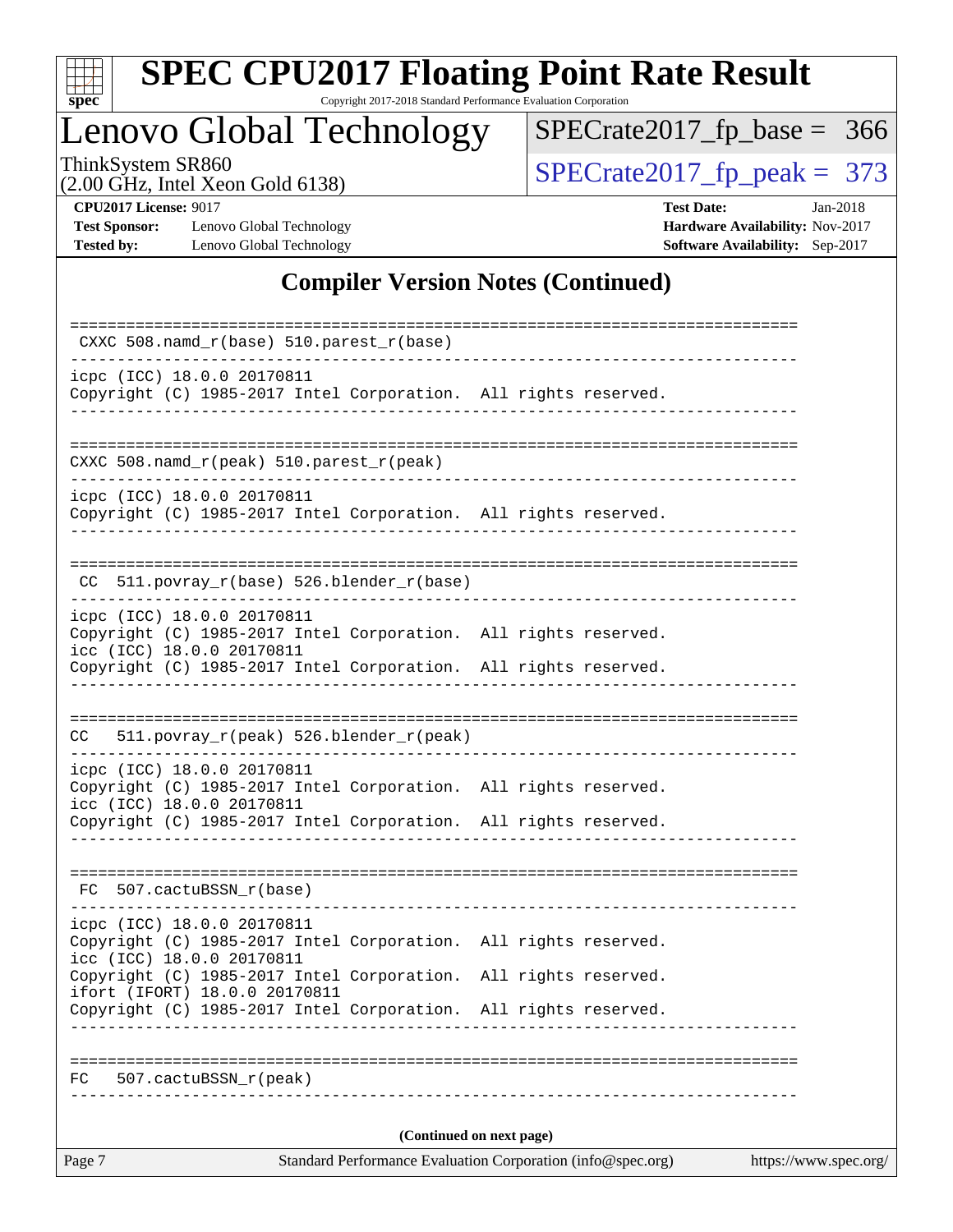

Copyright 2017-2018 Standard Performance Evaluation Corporation

## Lenovo Global Technology

ThinkSystem SR860<br>(2.00 GHz, Intel Xeon Gold 6138) [SPECrate2017\\_fp\\_peak =](http://www.spec.org/auto/cpu2017/Docs/result-fields.html#SPECrate2017fppeak) 373 [SPECrate2017\\_fp\\_base =](http://www.spec.org/auto/cpu2017/Docs/result-fields.html#SPECrate2017fpbase) 366

(2.00 GHz, Intel Xeon Gold 6138)

**[CPU2017 License:](http://www.spec.org/auto/cpu2017/Docs/result-fields.html#CPU2017License)** 9017 **[Test Date:](http://www.spec.org/auto/cpu2017/Docs/result-fields.html#TestDate)** Jan-2018

**[Test Sponsor:](http://www.spec.org/auto/cpu2017/Docs/result-fields.html#TestSponsor)** Lenovo Global Technology **[Hardware Availability:](http://www.spec.org/auto/cpu2017/Docs/result-fields.html#HardwareAvailability)** Nov-2017 **[Tested by:](http://www.spec.org/auto/cpu2017/Docs/result-fields.html#Testedby)** Lenovo Global Technology **[Software Availability:](http://www.spec.org/auto/cpu2017/Docs/result-fields.html#SoftwareAvailability)** Sep-2017

### **[Compiler Version Notes \(Continued\)](http://www.spec.org/auto/cpu2017/Docs/result-fields.html#CompilerVersionNotes)**

| icpc (ICC) 18.0.0 20170811<br>Copyright (C) 1985-2017 Intel Corporation. All rights reserved.<br>icc (ICC) 18.0.0 20170811    |                        |                                                                          |
|-------------------------------------------------------------------------------------------------------------------------------|------------------------|--------------------------------------------------------------------------|
| Copyright (C) 1985-2017 Intel Corporation. All rights reserved.<br>ifort (IFORT) 18.0.0 20170811                              |                        |                                                                          |
| Copyright (C) 1985-2017 Intel Corporation. All rights reserved.                                                               |                        |                                                                          |
|                                                                                                                               |                        |                                                                          |
|                                                                                                                               |                        | FC 503.bwaves_r(base, peak) 549.fotonik3d_r(base, peak) 554.roms_r(base) |
| ifort (IFORT) 18.0.0 20170811<br>Copyright (C) 1985-2017 Intel Corporation. All rights reserved.                              | ______________________ |                                                                          |
| $FC$ 554.roms $r$ (peak)                                                                                                      |                        |                                                                          |
| ifort (IFORT) 18.0.0 20170811<br>Copyright (C) 1985-2017 Intel Corporation. All rights reserved.                              |                        |                                                                          |
| $CC$ 521.wrf_r(base) 527.cam4_r(base)                                                                                         |                        |                                                                          |
| ifort (IFORT) 18.0.0 20170811<br>Copyright (C) 1985-2017 Intel Corporation. All rights reserved.<br>icc (ICC) 18.0.0 20170811 |                        |                                                                          |
| Copyright (C) 1985-2017 Intel Corporation. All rights reserved.                                                               |                        |                                                                          |
| $521.wrf_r(peak) 527.cam4_r(peak)$<br>CC                                                                                      |                        |                                                                          |
| ifort (IFORT) 18.0.0 20170811<br>Copyright (C) 1985-2017 Intel Corporation. All rights reserved.<br>icc (ICC) 18.0.0 20170811 |                        |                                                                          |
| Copyright (C) 1985-2017 Intel Corporation. All rights reserved.                                                               |                        |                                                                          |
|                                                                                                                               |                        |                                                                          |

### **[Base Compiler Invocation](http://www.spec.org/auto/cpu2017/Docs/result-fields.html#BaseCompilerInvocation)**

[C benchmarks](http://www.spec.org/auto/cpu2017/Docs/result-fields.html#Cbenchmarks): [icc](http://www.spec.org/cpu2017/results/res2018q1/cpu2017-20180108-02559.flags.html#user_CCbase_intel_icc_18.0_66fc1ee009f7361af1fbd72ca7dcefbb700085f36577c54f309893dd4ec40d12360134090235512931783d35fd58c0460139e722d5067c5574d8eaf2b3e37e92)

**(Continued on next page)**

Page 8 Standard Performance Evaluation Corporation [\(info@spec.org\)](mailto:info@spec.org) <https://www.spec.org/>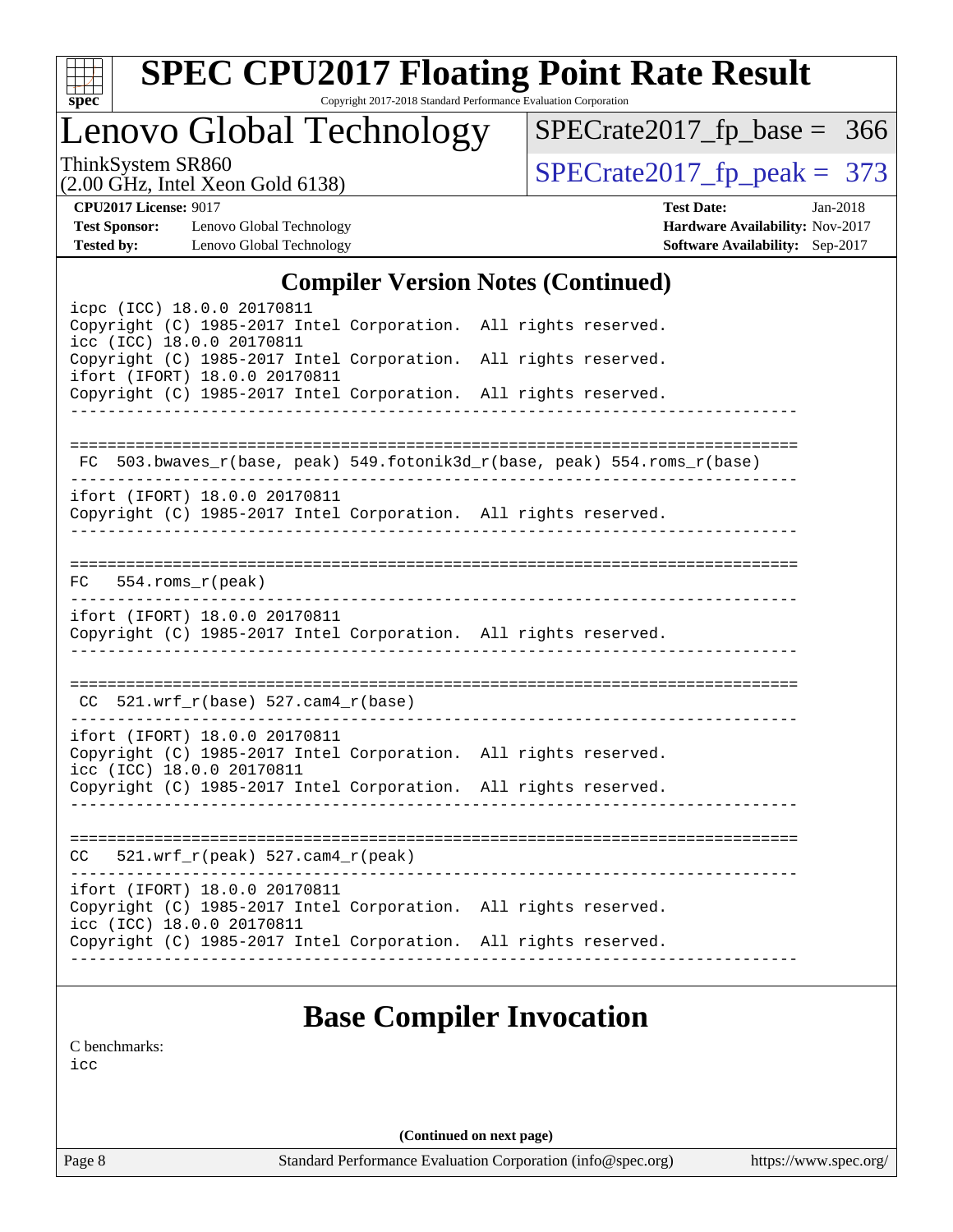

Copyright 2017-2018 Standard Performance Evaluation Corporation

## Lenovo Global Technology

ThinkSystem SR860<br>(2.00 GHz, Intel Xeon Gold 6138) [SPECrate2017\\_fp\\_peak =](http://www.spec.org/auto/cpu2017/Docs/result-fields.html#SPECrate2017fppeak) 373 [SPECrate2017\\_fp\\_base =](http://www.spec.org/auto/cpu2017/Docs/result-fields.html#SPECrate2017fpbase) 366

(2.00 GHz, Intel Xeon Gold 6138)

**[Test Sponsor:](http://www.spec.org/auto/cpu2017/Docs/result-fields.html#TestSponsor)** Lenovo Global Technology **[Hardware Availability:](http://www.spec.org/auto/cpu2017/Docs/result-fields.html#HardwareAvailability)** Nov-2017 **[Tested by:](http://www.spec.org/auto/cpu2017/Docs/result-fields.html#Testedby)** Lenovo Global Technology **[Software Availability:](http://www.spec.org/auto/cpu2017/Docs/result-fields.html#SoftwareAvailability)** Sep-2017

**[CPU2017 License:](http://www.spec.org/auto/cpu2017/Docs/result-fields.html#CPU2017License)** 9017 **[Test Date:](http://www.spec.org/auto/cpu2017/Docs/result-fields.html#TestDate)** Jan-2018

## **[Base Compiler Invocation \(Continued\)](http://www.spec.org/auto/cpu2017/Docs/result-fields.html#BaseCompilerInvocation)**

[C++ benchmarks:](http://www.spec.org/auto/cpu2017/Docs/result-fields.html#CXXbenchmarks) [icpc](http://www.spec.org/cpu2017/results/res2018q1/cpu2017-20180108-02559.flags.html#user_CXXbase_intel_icpc_18.0_c510b6838c7f56d33e37e94d029a35b4a7bccf4766a728ee175e80a419847e808290a9b78be685c44ab727ea267ec2f070ec5dc83b407c0218cded6866a35d07)

[Fortran benchmarks](http://www.spec.org/auto/cpu2017/Docs/result-fields.html#Fortranbenchmarks): [ifort](http://www.spec.org/cpu2017/results/res2018q1/cpu2017-20180108-02559.flags.html#user_FCbase_intel_ifort_18.0_8111460550e3ca792625aed983ce982f94888b8b503583aa7ba2b8303487b4d8a21a13e7191a45c5fd58ff318f48f9492884d4413fa793fd88dd292cad7027ca)

[Benchmarks using both Fortran and C](http://www.spec.org/auto/cpu2017/Docs/result-fields.html#BenchmarksusingbothFortranandC): [ifort](http://www.spec.org/cpu2017/results/res2018q1/cpu2017-20180108-02559.flags.html#user_CC_FCbase_intel_ifort_18.0_8111460550e3ca792625aed983ce982f94888b8b503583aa7ba2b8303487b4d8a21a13e7191a45c5fd58ff318f48f9492884d4413fa793fd88dd292cad7027ca) [icc](http://www.spec.org/cpu2017/results/res2018q1/cpu2017-20180108-02559.flags.html#user_CC_FCbase_intel_icc_18.0_66fc1ee009f7361af1fbd72ca7dcefbb700085f36577c54f309893dd4ec40d12360134090235512931783d35fd58c0460139e722d5067c5574d8eaf2b3e37e92)

[Benchmarks using both C and C++](http://www.spec.org/auto/cpu2017/Docs/result-fields.html#BenchmarksusingbothCandCXX): [icpc](http://www.spec.org/cpu2017/results/res2018q1/cpu2017-20180108-02559.flags.html#user_CC_CXXbase_intel_icpc_18.0_c510b6838c7f56d33e37e94d029a35b4a7bccf4766a728ee175e80a419847e808290a9b78be685c44ab727ea267ec2f070ec5dc83b407c0218cded6866a35d07) [icc](http://www.spec.org/cpu2017/results/res2018q1/cpu2017-20180108-02559.flags.html#user_CC_CXXbase_intel_icc_18.0_66fc1ee009f7361af1fbd72ca7dcefbb700085f36577c54f309893dd4ec40d12360134090235512931783d35fd58c0460139e722d5067c5574d8eaf2b3e37e92)

[Benchmarks using Fortran, C, and C++:](http://www.spec.org/auto/cpu2017/Docs/result-fields.html#BenchmarksusingFortranCandCXX) [icpc](http://www.spec.org/cpu2017/results/res2018q1/cpu2017-20180108-02559.flags.html#user_CC_CXX_FCbase_intel_icpc_18.0_c510b6838c7f56d33e37e94d029a35b4a7bccf4766a728ee175e80a419847e808290a9b78be685c44ab727ea267ec2f070ec5dc83b407c0218cded6866a35d07) [icc](http://www.spec.org/cpu2017/results/res2018q1/cpu2017-20180108-02559.flags.html#user_CC_CXX_FCbase_intel_icc_18.0_66fc1ee009f7361af1fbd72ca7dcefbb700085f36577c54f309893dd4ec40d12360134090235512931783d35fd58c0460139e722d5067c5574d8eaf2b3e37e92) [ifort](http://www.spec.org/cpu2017/results/res2018q1/cpu2017-20180108-02559.flags.html#user_CC_CXX_FCbase_intel_ifort_18.0_8111460550e3ca792625aed983ce982f94888b8b503583aa7ba2b8303487b4d8a21a13e7191a45c5fd58ff318f48f9492884d4413fa793fd88dd292cad7027ca)

### **[Base Portability Flags](http://www.spec.org/auto/cpu2017/Docs/result-fields.html#BasePortabilityFlags)**

 503.bwaves\_r: [-DSPEC\\_LP64](http://www.spec.org/cpu2017/results/res2018q1/cpu2017-20180108-02559.flags.html#suite_basePORTABILITY503_bwaves_r_DSPEC_LP64) 507.cactuBSSN\_r: [-DSPEC\\_LP64](http://www.spec.org/cpu2017/results/res2018q1/cpu2017-20180108-02559.flags.html#suite_basePORTABILITY507_cactuBSSN_r_DSPEC_LP64) 508.namd\_r: [-DSPEC\\_LP64](http://www.spec.org/cpu2017/results/res2018q1/cpu2017-20180108-02559.flags.html#suite_basePORTABILITY508_namd_r_DSPEC_LP64) 510.parest\_r: [-DSPEC\\_LP64](http://www.spec.org/cpu2017/results/res2018q1/cpu2017-20180108-02559.flags.html#suite_basePORTABILITY510_parest_r_DSPEC_LP64) 511.povray\_r: [-DSPEC\\_LP64](http://www.spec.org/cpu2017/results/res2018q1/cpu2017-20180108-02559.flags.html#suite_basePORTABILITY511_povray_r_DSPEC_LP64) 519.lbm\_r: [-DSPEC\\_LP64](http://www.spec.org/cpu2017/results/res2018q1/cpu2017-20180108-02559.flags.html#suite_basePORTABILITY519_lbm_r_DSPEC_LP64) 521.wrf\_r: [-DSPEC\\_LP64](http://www.spec.org/cpu2017/results/res2018q1/cpu2017-20180108-02559.flags.html#suite_basePORTABILITY521_wrf_r_DSPEC_LP64) [-DSPEC\\_CASE\\_FLAG](http://www.spec.org/cpu2017/results/res2018q1/cpu2017-20180108-02559.flags.html#b521.wrf_r_baseCPORTABILITY_DSPEC_CASE_FLAG) [-convert big\\_endian](http://www.spec.org/cpu2017/results/res2018q1/cpu2017-20180108-02559.flags.html#user_baseFPORTABILITY521_wrf_r_convert_big_endian_c3194028bc08c63ac5d04de18c48ce6d347e4e562e8892b8bdbdc0214820426deb8554edfa529a3fb25a586e65a3d812c835984020483e7e73212c4d31a38223) 526.blender\_r: [-DSPEC\\_LP64](http://www.spec.org/cpu2017/results/res2018q1/cpu2017-20180108-02559.flags.html#suite_basePORTABILITY526_blender_r_DSPEC_LP64) [-DSPEC\\_LINUX](http://www.spec.org/cpu2017/results/res2018q1/cpu2017-20180108-02559.flags.html#b526.blender_r_baseCPORTABILITY_DSPEC_LINUX) [-funsigned-char](http://www.spec.org/cpu2017/results/res2018q1/cpu2017-20180108-02559.flags.html#user_baseCPORTABILITY526_blender_r_force_uchar_40c60f00ab013830e2dd6774aeded3ff59883ba5a1fc5fc14077f794d777847726e2a5858cbc7672e36e1b067e7e5c1d9a74f7176df07886a243d7cc18edfe67) 527.cam4\_r: [-DSPEC\\_LP64](http://www.spec.org/cpu2017/results/res2018q1/cpu2017-20180108-02559.flags.html#suite_basePORTABILITY527_cam4_r_DSPEC_LP64) [-DSPEC\\_CASE\\_FLAG](http://www.spec.org/cpu2017/results/res2018q1/cpu2017-20180108-02559.flags.html#b527.cam4_r_baseCPORTABILITY_DSPEC_CASE_FLAG) 538.imagick\_r: [-DSPEC\\_LP64](http://www.spec.org/cpu2017/results/res2018q1/cpu2017-20180108-02559.flags.html#suite_basePORTABILITY538_imagick_r_DSPEC_LP64) 544.nab\_r: [-DSPEC\\_LP64](http://www.spec.org/cpu2017/results/res2018q1/cpu2017-20180108-02559.flags.html#suite_basePORTABILITY544_nab_r_DSPEC_LP64) 549.fotonik3d\_r: [-DSPEC\\_LP64](http://www.spec.org/cpu2017/results/res2018q1/cpu2017-20180108-02559.flags.html#suite_basePORTABILITY549_fotonik3d_r_DSPEC_LP64) 554.roms\_r: [-DSPEC\\_LP64](http://www.spec.org/cpu2017/results/res2018q1/cpu2017-20180108-02559.flags.html#suite_basePORTABILITY554_roms_r_DSPEC_LP64)

### **[Base Optimization Flags](http://www.spec.org/auto/cpu2017/Docs/result-fields.html#BaseOptimizationFlags)**

[C benchmarks](http://www.spec.org/auto/cpu2017/Docs/result-fields.html#Cbenchmarks):

[-xCORE-AVX2](http://www.spec.org/cpu2017/results/res2018q1/cpu2017-20180108-02559.flags.html#user_CCbase_f-xCORE-AVX2) [-ipo](http://www.spec.org/cpu2017/results/res2018q1/cpu2017-20180108-02559.flags.html#user_CCbase_f-ipo) [-O3](http://www.spec.org/cpu2017/results/res2018q1/cpu2017-20180108-02559.flags.html#user_CCbase_f-O3) [-no-prec-div](http://www.spec.org/cpu2017/results/res2018q1/cpu2017-20180108-02559.flags.html#user_CCbase_f-no-prec-div) [-qopt-prefetch](http://www.spec.org/cpu2017/results/res2018q1/cpu2017-20180108-02559.flags.html#user_CCbase_f-qopt-prefetch) [-ffinite-math-only](http://www.spec.org/cpu2017/results/res2018q1/cpu2017-20180108-02559.flags.html#user_CCbase_f_finite_math_only_cb91587bd2077682c4b38af759c288ed7c732db004271a9512da14a4f8007909a5f1427ecbf1a0fb78ff2a814402c6114ac565ca162485bbcae155b5e4258871) [-qopt-mem-layout-trans=3](http://www.spec.org/cpu2017/results/res2018q1/cpu2017-20180108-02559.flags.html#user_CCbase_f-qopt-mem-layout-trans_de80db37974c74b1f0e20d883f0b675c88c3b01e9d123adea9b28688d64333345fb62bc4a798493513fdb68f60282f9a726aa07f478b2f7113531aecce732043)

[C++ benchmarks:](http://www.spec.org/auto/cpu2017/Docs/result-fields.html#CXXbenchmarks) [-xCORE-AVX2](http://www.spec.org/cpu2017/results/res2018q1/cpu2017-20180108-02559.flags.html#user_CXXbase_f-xCORE-AVX2) [-ipo](http://www.spec.org/cpu2017/results/res2018q1/cpu2017-20180108-02559.flags.html#user_CXXbase_f-ipo) [-O3](http://www.spec.org/cpu2017/results/res2018q1/cpu2017-20180108-02559.flags.html#user_CXXbase_f-O3) [-no-prec-div](http://www.spec.org/cpu2017/results/res2018q1/cpu2017-20180108-02559.flags.html#user_CXXbase_f-no-prec-div) [-qopt-prefetch](http://www.spec.org/cpu2017/results/res2018q1/cpu2017-20180108-02559.flags.html#user_CXXbase_f-qopt-prefetch) [-ffinite-math-only](http://www.spec.org/cpu2017/results/res2018q1/cpu2017-20180108-02559.flags.html#user_CXXbase_f_finite_math_only_cb91587bd2077682c4b38af759c288ed7c732db004271a9512da14a4f8007909a5f1427ecbf1a0fb78ff2a814402c6114ac565ca162485bbcae155b5e4258871) [-qopt-mem-layout-trans=3](http://www.spec.org/cpu2017/results/res2018q1/cpu2017-20180108-02559.flags.html#user_CXXbase_f-qopt-mem-layout-trans_de80db37974c74b1f0e20d883f0b675c88c3b01e9d123adea9b28688d64333345fb62bc4a798493513fdb68f60282f9a726aa07f478b2f7113531aecce732043)

**(Continued on next page)**

Page 9 Standard Performance Evaluation Corporation [\(info@spec.org\)](mailto:info@spec.org) <https://www.spec.org/>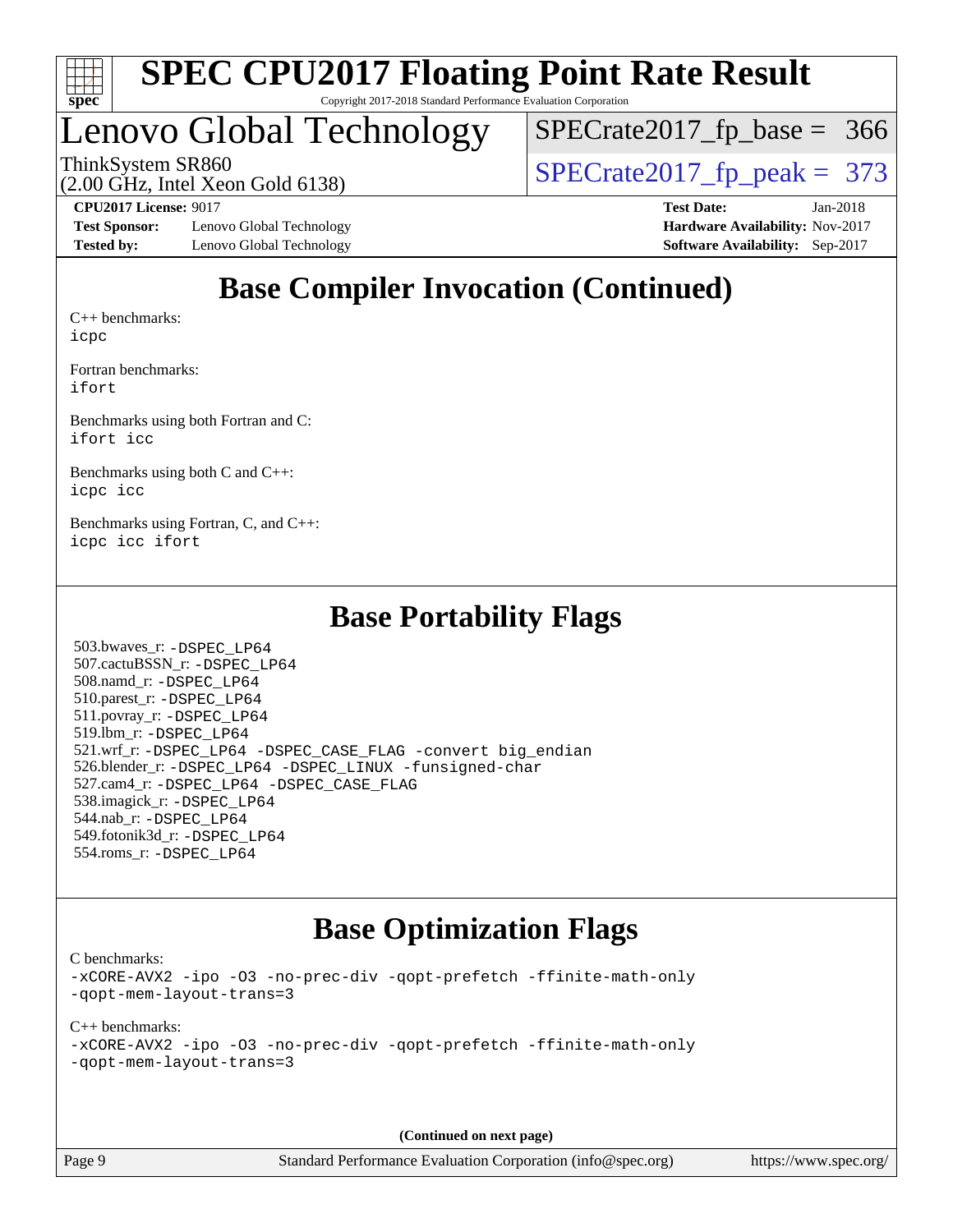

## Lenovo Global Technology

ThinkSystem SR860<br>(2.00 GHz, Intel Xeon Gold 6138) [SPECrate2017\\_fp\\_peak =](http://www.spec.org/auto/cpu2017/Docs/result-fields.html#SPECrate2017fppeak) 373 [SPECrate2017\\_fp\\_base =](http://www.spec.org/auto/cpu2017/Docs/result-fields.html#SPECrate2017fpbase) 366

(2.00 GHz, Intel Xeon Gold 6138)

**[Test Sponsor:](http://www.spec.org/auto/cpu2017/Docs/result-fields.html#TestSponsor)** Lenovo Global Technology **[Hardware Availability:](http://www.spec.org/auto/cpu2017/Docs/result-fields.html#HardwareAvailability)** Nov-2017 **[Tested by:](http://www.spec.org/auto/cpu2017/Docs/result-fields.html#Testedby)** Lenovo Global Technology **[Software Availability:](http://www.spec.org/auto/cpu2017/Docs/result-fields.html#SoftwareAvailability)** Sep-2017

**[CPU2017 License:](http://www.spec.org/auto/cpu2017/Docs/result-fields.html#CPU2017License)** 9017 **[Test Date:](http://www.spec.org/auto/cpu2017/Docs/result-fields.html#TestDate)** Jan-2018

## **[Base Optimization Flags \(Continued\)](http://www.spec.org/auto/cpu2017/Docs/result-fields.html#BaseOptimizationFlags)**

[Fortran benchmarks](http://www.spec.org/auto/cpu2017/Docs/result-fields.html#Fortranbenchmarks):

[-xCORE-AVX2](http://www.spec.org/cpu2017/results/res2018q1/cpu2017-20180108-02559.flags.html#user_FCbase_f-xCORE-AVX2) [-ipo](http://www.spec.org/cpu2017/results/res2018q1/cpu2017-20180108-02559.flags.html#user_FCbase_f-ipo) [-O3](http://www.spec.org/cpu2017/results/res2018q1/cpu2017-20180108-02559.flags.html#user_FCbase_f-O3) [-no-prec-div](http://www.spec.org/cpu2017/results/res2018q1/cpu2017-20180108-02559.flags.html#user_FCbase_f-no-prec-div) [-qopt-prefetch](http://www.spec.org/cpu2017/results/res2018q1/cpu2017-20180108-02559.flags.html#user_FCbase_f-qopt-prefetch) [-ffinite-math-only](http://www.spec.org/cpu2017/results/res2018q1/cpu2017-20180108-02559.flags.html#user_FCbase_f_finite_math_only_cb91587bd2077682c4b38af759c288ed7c732db004271a9512da14a4f8007909a5f1427ecbf1a0fb78ff2a814402c6114ac565ca162485bbcae155b5e4258871) [-qopt-mem-layout-trans=3](http://www.spec.org/cpu2017/results/res2018q1/cpu2017-20180108-02559.flags.html#user_FCbase_f-qopt-mem-layout-trans_de80db37974c74b1f0e20d883f0b675c88c3b01e9d123adea9b28688d64333345fb62bc4a798493513fdb68f60282f9a726aa07f478b2f7113531aecce732043) [-nostandard-realloc-lhs](http://www.spec.org/cpu2017/results/res2018q1/cpu2017-20180108-02559.flags.html#user_FCbase_f_2003_std_realloc_82b4557e90729c0f113870c07e44d33d6f5a304b4f63d4c15d2d0f1fab99f5daaed73bdb9275d9ae411527f28b936061aa8b9c8f2d63842963b95c9dd6426b8a) [-align array32byte](http://www.spec.org/cpu2017/results/res2018q1/cpu2017-20180108-02559.flags.html#user_FCbase_align_array32byte_b982fe038af199962ba9a80c053b8342c548c85b40b8e86eb3cc33dee0d7986a4af373ac2d51c3f7cf710a18d62fdce2948f201cd044323541f22fc0fffc51b6) [Benchmarks using both Fortran and C](http://www.spec.org/auto/cpu2017/Docs/result-fields.html#BenchmarksusingbothFortranandC): [-xCORE-AVX2](http://www.spec.org/cpu2017/results/res2018q1/cpu2017-20180108-02559.flags.html#user_CC_FCbase_f-xCORE-AVX2) [-ipo](http://www.spec.org/cpu2017/results/res2018q1/cpu2017-20180108-02559.flags.html#user_CC_FCbase_f-ipo) [-O3](http://www.spec.org/cpu2017/results/res2018q1/cpu2017-20180108-02559.flags.html#user_CC_FCbase_f-O3) [-no-prec-div](http://www.spec.org/cpu2017/results/res2018q1/cpu2017-20180108-02559.flags.html#user_CC_FCbase_f-no-prec-div) [-qopt-prefetch](http://www.spec.org/cpu2017/results/res2018q1/cpu2017-20180108-02559.flags.html#user_CC_FCbase_f-qopt-prefetch) [-ffinite-math-only](http://www.spec.org/cpu2017/results/res2018q1/cpu2017-20180108-02559.flags.html#user_CC_FCbase_f_finite_math_only_cb91587bd2077682c4b38af759c288ed7c732db004271a9512da14a4f8007909a5f1427ecbf1a0fb78ff2a814402c6114ac565ca162485bbcae155b5e4258871) [-qopt-mem-layout-trans=3](http://www.spec.org/cpu2017/results/res2018q1/cpu2017-20180108-02559.flags.html#user_CC_FCbase_f-qopt-mem-layout-trans_de80db37974c74b1f0e20d883f0b675c88c3b01e9d123adea9b28688d64333345fb62bc4a798493513fdb68f60282f9a726aa07f478b2f7113531aecce732043) [-nostandard-realloc-lhs](http://www.spec.org/cpu2017/results/res2018q1/cpu2017-20180108-02559.flags.html#user_CC_FCbase_f_2003_std_realloc_82b4557e90729c0f113870c07e44d33d6f5a304b4f63d4c15d2d0f1fab99f5daaed73bdb9275d9ae411527f28b936061aa8b9c8f2d63842963b95c9dd6426b8a) [-align array32byte](http://www.spec.org/cpu2017/results/res2018q1/cpu2017-20180108-02559.flags.html#user_CC_FCbase_align_array32byte_b982fe038af199962ba9a80c053b8342c548c85b40b8e86eb3cc33dee0d7986a4af373ac2d51c3f7cf710a18d62fdce2948f201cd044323541f22fc0fffc51b6) [Benchmarks using both C and C++](http://www.spec.org/auto/cpu2017/Docs/result-fields.html#BenchmarksusingbothCandCXX): [-xCORE-AVX2](http://www.spec.org/cpu2017/results/res2018q1/cpu2017-20180108-02559.flags.html#user_CC_CXXbase_f-xCORE-AVX2) [-ipo](http://www.spec.org/cpu2017/results/res2018q1/cpu2017-20180108-02559.flags.html#user_CC_CXXbase_f-ipo) [-O3](http://www.spec.org/cpu2017/results/res2018q1/cpu2017-20180108-02559.flags.html#user_CC_CXXbase_f-O3) [-no-prec-div](http://www.spec.org/cpu2017/results/res2018q1/cpu2017-20180108-02559.flags.html#user_CC_CXXbase_f-no-prec-div) [-qopt-prefetch](http://www.spec.org/cpu2017/results/res2018q1/cpu2017-20180108-02559.flags.html#user_CC_CXXbase_f-qopt-prefetch) [-ffinite-math-only](http://www.spec.org/cpu2017/results/res2018q1/cpu2017-20180108-02559.flags.html#user_CC_CXXbase_f_finite_math_only_cb91587bd2077682c4b38af759c288ed7c732db004271a9512da14a4f8007909a5f1427ecbf1a0fb78ff2a814402c6114ac565ca162485bbcae155b5e4258871) [-qopt-mem-layout-trans=3](http://www.spec.org/cpu2017/results/res2018q1/cpu2017-20180108-02559.flags.html#user_CC_CXXbase_f-qopt-mem-layout-trans_de80db37974c74b1f0e20d883f0b675c88c3b01e9d123adea9b28688d64333345fb62bc4a798493513fdb68f60282f9a726aa07f478b2f7113531aecce732043) [Benchmarks using Fortran, C, and C++:](http://www.spec.org/auto/cpu2017/Docs/result-fields.html#BenchmarksusingFortranCandCXX) [-xCORE-AVX2](http://www.spec.org/cpu2017/results/res2018q1/cpu2017-20180108-02559.flags.html#user_CC_CXX_FCbase_f-xCORE-AVX2) [-ipo](http://www.spec.org/cpu2017/results/res2018q1/cpu2017-20180108-02559.flags.html#user_CC_CXX_FCbase_f-ipo) [-O3](http://www.spec.org/cpu2017/results/res2018q1/cpu2017-20180108-02559.flags.html#user_CC_CXX_FCbase_f-O3) [-no-prec-div](http://www.spec.org/cpu2017/results/res2018q1/cpu2017-20180108-02559.flags.html#user_CC_CXX_FCbase_f-no-prec-div) [-qopt-prefetch](http://www.spec.org/cpu2017/results/res2018q1/cpu2017-20180108-02559.flags.html#user_CC_CXX_FCbase_f-qopt-prefetch) [-ffinite-math-only](http://www.spec.org/cpu2017/results/res2018q1/cpu2017-20180108-02559.flags.html#user_CC_CXX_FCbase_f_finite_math_only_cb91587bd2077682c4b38af759c288ed7c732db004271a9512da14a4f8007909a5f1427ecbf1a0fb78ff2a814402c6114ac565ca162485bbcae155b5e4258871) [-qopt-mem-layout-trans=3](http://www.spec.org/cpu2017/results/res2018q1/cpu2017-20180108-02559.flags.html#user_CC_CXX_FCbase_f-qopt-mem-layout-trans_de80db37974c74b1f0e20d883f0b675c88c3b01e9d123adea9b28688d64333345fb62bc4a798493513fdb68f60282f9a726aa07f478b2f7113531aecce732043) [-nostandard-realloc-lhs](http://www.spec.org/cpu2017/results/res2018q1/cpu2017-20180108-02559.flags.html#user_CC_CXX_FCbase_f_2003_std_realloc_82b4557e90729c0f113870c07e44d33d6f5a304b4f63d4c15d2d0f1fab99f5daaed73bdb9275d9ae411527f28b936061aa8b9c8f2d63842963b95c9dd6426b8a) [-align array32byte](http://www.spec.org/cpu2017/results/res2018q1/cpu2017-20180108-02559.flags.html#user_CC_CXX_FCbase_align_array32byte_b982fe038af199962ba9a80c053b8342c548c85b40b8e86eb3cc33dee0d7986a4af373ac2d51c3f7cf710a18d62fdce2948f201cd044323541f22fc0fffc51b6)

**[Base Other Flags](http://www.spec.org/auto/cpu2017/Docs/result-fields.html#BaseOtherFlags)**

[C benchmarks](http://www.spec.org/auto/cpu2017/Docs/result-fields.html#Cbenchmarks):  $-m64 - std= c11$  $-m64 - std= c11$ 

[C++ benchmarks:](http://www.spec.org/auto/cpu2017/Docs/result-fields.html#CXXbenchmarks) [-m64](http://www.spec.org/cpu2017/results/res2018q1/cpu2017-20180108-02559.flags.html#user_CXXbase_intel_intel64_18.0_af43caccfc8ded86e7699f2159af6efc7655f51387b94da716254467f3c01020a5059329e2569e4053f409e7c9202a7efc638f7a6d1ffb3f52dea4a3e31d82ab)

[Fortran benchmarks](http://www.spec.org/auto/cpu2017/Docs/result-fields.html#Fortranbenchmarks): [-m64](http://www.spec.org/cpu2017/results/res2018q1/cpu2017-20180108-02559.flags.html#user_FCbase_intel_intel64_18.0_af43caccfc8ded86e7699f2159af6efc7655f51387b94da716254467f3c01020a5059329e2569e4053f409e7c9202a7efc638f7a6d1ffb3f52dea4a3e31d82ab)

[Benchmarks using both Fortran and C](http://www.spec.org/auto/cpu2017/Docs/result-fields.html#BenchmarksusingbothFortranandC):  $-m64$   $-std=cl1$ 

[Benchmarks using both C and C++](http://www.spec.org/auto/cpu2017/Docs/result-fields.html#BenchmarksusingbothCandCXX):  $-m64 - std= c11$  $-m64 - std= c11$ 

[Benchmarks using Fortran, C, and C++:](http://www.spec.org/auto/cpu2017/Docs/result-fields.html#BenchmarksusingFortranCandCXX)  $-m64 - std= c11$  $-m64 - std= c11$ 

## **[Peak Compiler Invocation](http://www.spec.org/auto/cpu2017/Docs/result-fields.html#PeakCompilerInvocation)**

[C benchmarks](http://www.spec.org/auto/cpu2017/Docs/result-fields.html#Cbenchmarks): [icc](http://www.spec.org/cpu2017/results/res2018q1/cpu2017-20180108-02559.flags.html#user_CCpeak_intel_icc_18.0_66fc1ee009f7361af1fbd72ca7dcefbb700085f36577c54f309893dd4ec40d12360134090235512931783d35fd58c0460139e722d5067c5574d8eaf2b3e37e92)

**(Continued on next page)**

Page 10 Standard Performance Evaluation Corporation [\(info@spec.org\)](mailto:info@spec.org) <https://www.spec.org/>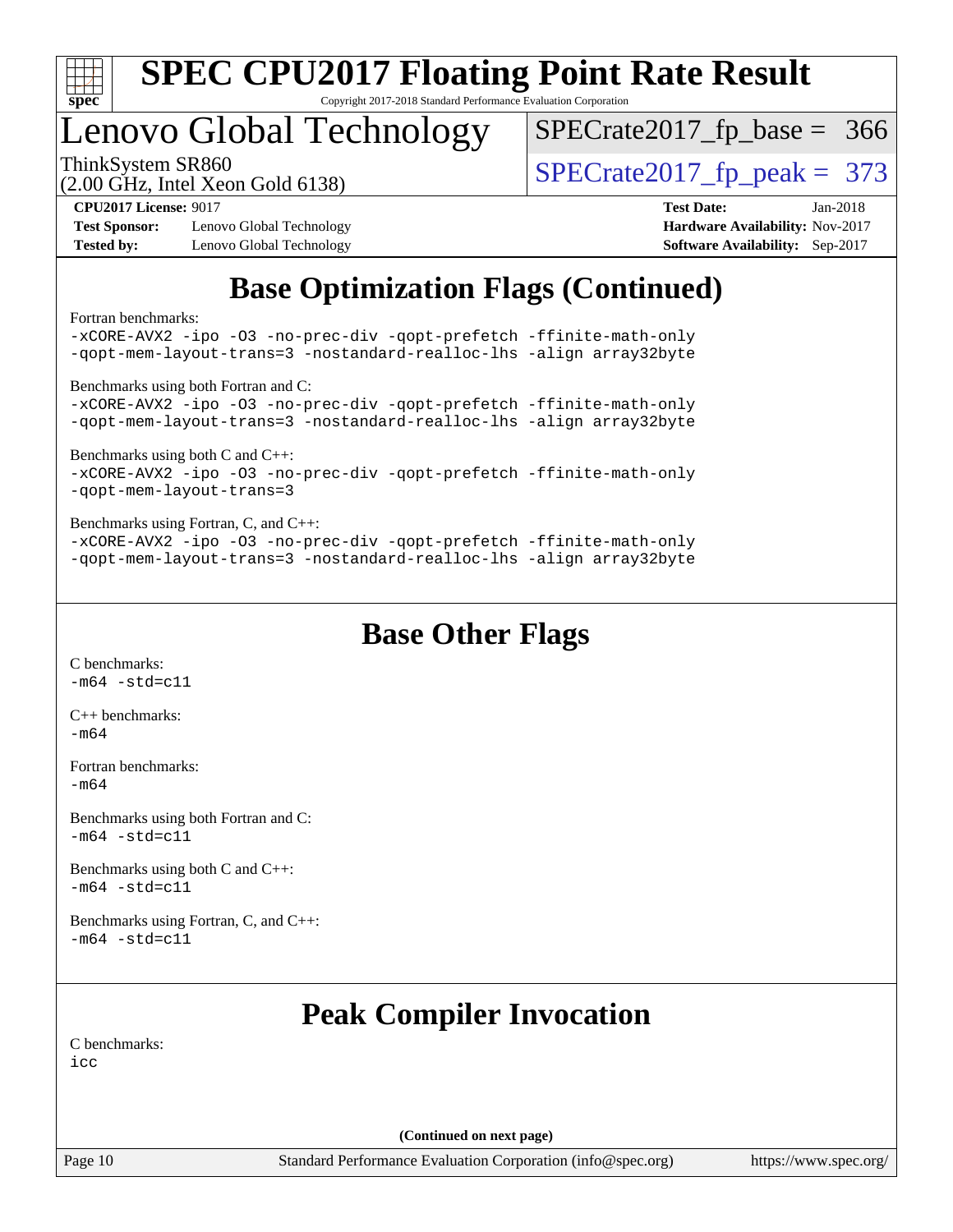

## Lenovo Global Technology

ThinkSystem SR860<br>  $(2.00 \text{ GHz})$  Intel Xeon Gold 6138) [SPECrate2017\\_fp\\_base =](http://www.spec.org/auto/cpu2017/Docs/result-fields.html#SPECrate2017fpbase) 366

(2.00 GHz, Intel Xeon Gold 6138)

**[Test Sponsor:](http://www.spec.org/auto/cpu2017/Docs/result-fields.html#TestSponsor)** Lenovo Global Technology **[Hardware Availability:](http://www.spec.org/auto/cpu2017/Docs/result-fields.html#HardwareAvailability)** Nov-2017 **[Tested by:](http://www.spec.org/auto/cpu2017/Docs/result-fields.html#Testedby)** Lenovo Global Technology **[Software Availability:](http://www.spec.org/auto/cpu2017/Docs/result-fields.html#SoftwareAvailability)** Sep-2017

**[CPU2017 License:](http://www.spec.org/auto/cpu2017/Docs/result-fields.html#CPU2017License)** 9017 **[Test Date:](http://www.spec.org/auto/cpu2017/Docs/result-fields.html#TestDate)** Jan-2018

## **[Peak Compiler Invocation \(Continued\)](http://www.spec.org/auto/cpu2017/Docs/result-fields.html#PeakCompilerInvocation)**

[C++ benchmarks:](http://www.spec.org/auto/cpu2017/Docs/result-fields.html#CXXbenchmarks) [icpc](http://www.spec.org/cpu2017/results/res2018q1/cpu2017-20180108-02559.flags.html#user_CXXpeak_intel_icpc_18.0_c510b6838c7f56d33e37e94d029a35b4a7bccf4766a728ee175e80a419847e808290a9b78be685c44ab727ea267ec2f070ec5dc83b407c0218cded6866a35d07)

[Fortran benchmarks](http://www.spec.org/auto/cpu2017/Docs/result-fields.html#Fortranbenchmarks): [ifort](http://www.spec.org/cpu2017/results/res2018q1/cpu2017-20180108-02559.flags.html#user_FCpeak_intel_ifort_18.0_8111460550e3ca792625aed983ce982f94888b8b503583aa7ba2b8303487b4d8a21a13e7191a45c5fd58ff318f48f9492884d4413fa793fd88dd292cad7027ca)

[Benchmarks using both Fortran and C](http://www.spec.org/auto/cpu2017/Docs/result-fields.html#BenchmarksusingbothFortranandC): [ifort](http://www.spec.org/cpu2017/results/res2018q1/cpu2017-20180108-02559.flags.html#user_CC_FCpeak_intel_ifort_18.0_8111460550e3ca792625aed983ce982f94888b8b503583aa7ba2b8303487b4d8a21a13e7191a45c5fd58ff318f48f9492884d4413fa793fd88dd292cad7027ca) [icc](http://www.spec.org/cpu2017/results/res2018q1/cpu2017-20180108-02559.flags.html#user_CC_FCpeak_intel_icc_18.0_66fc1ee009f7361af1fbd72ca7dcefbb700085f36577c54f309893dd4ec40d12360134090235512931783d35fd58c0460139e722d5067c5574d8eaf2b3e37e92)

[Benchmarks using both C and C++](http://www.spec.org/auto/cpu2017/Docs/result-fields.html#BenchmarksusingbothCandCXX): [icpc](http://www.spec.org/cpu2017/results/res2018q1/cpu2017-20180108-02559.flags.html#user_CC_CXXpeak_intel_icpc_18.0_c510b6838c7f56d33e37e94d029a35b4a7bccf4766a728ee175e80a419847e808290a9b78be685c44ab727ea267ec2f070ec5dc83b407c0218cded6866a35d07) [icc](http://www.spec.org/cpu2017/results/res2018q1/cpu2017-20180108-02559.flags.html#user_CC_CXXpeak_intel_icc_18.0_66fc1ee009f7361af1fbd72ca7dcefbb700085f36577c54f309893dd4ec40d12360134090235512931783d35fd58c0460139e722d5067c5574d8eaf2b3e37e92)

[Benchmarks using Fortran, C, and C++:](http://www.spec.org/auto/cpu2017/Docs/result-fields.html#BenchmarksusingFortranCandCXX) [icpc](http://www.spec.org/cpu2017/results/res2018q1/cpu2017-20180108-02559.flags.html#user_CC_CXX_FCpeak_intel_icpc_18.0_c510b6838c7f56d33e37e94d029a35b4a7bccf4766a728ee175e80a419847e808290a9b78be685c44ab727ea267ec2f070ec5dc83b407c0218cded6866a35d07) [icc](http://www.spec.org/cpu2017/results/res2018q1/cpu2017-20180108-02559.flags.html#user_CC_CXX_FCpeak_intel_icc_18.0_66fc1ee009f7361af1fbd72ca7dcefbb700085f36577c54f309893dd4ec40d12360134090235512931783d35fd58c0460139e722d5067c5574d8eaf2b3e37e92) [ifort](http://www.spec.org/cpu2017/results/res2018q1/cpu2017-20180108-02559.flags.html#user_CC_CXX_FCpeak_intel_ifort_18.0_8111460550e3ca792625aed983ce982f94888b8b503583aa7ba2b8303487b4d8a21a13e7191a45c5fd58ff318f48f9492884d4413fa793fd88dd292cad7027ca)

### **[Peak Portability Flags](http://www.spec.org/auto/cpu2017/Docs/result-fields.html#PeakPortabilityFlags)**

Same as Base Portability Flags

## **[Peak Optimization Flags](http://www.spec.org/auto/cpu2017/Docs/result-fields.html#PeakOptimizationFlags)**

[C benchmarks](http://www.spec.org/auto/cpu2017/Docs/result-fields.html#Cbenchmarks):

```
519.lbm_r: -ipo -\text{xCORE-AVX2} -03-no-prec-div -qopt-prefetch -ffinite-math-only
-qopt-mem-layout-trans=3
 538.imagick_r: -xCORE-AVX2 -ipo -O3 -no-prec-div -qopt-prefetch
-ffinite-math-only -qopt-mem-layout-trans=3
 544.nab_r: Same as 519.lbm_r
C++ benchmarks: 
-prof-gen(pass 1) -prof-use(pass 2) -ipo -xCORE-AVX2 -O3
-no-prec-div -qopt-prefetch -ffinite-math-only
-qopt-mem-layout-trans=3
Fortran benchmarks: 
 503.bwaves_r: -xCORE-AVX2 -ipo -O3 -no-prec-div -qopt-prefetch
-ffinite-math-only -qopt-mem-layout-trans=3
-nostandard-realloc-lhs -align array32byte
                                    (Continued on next page)
```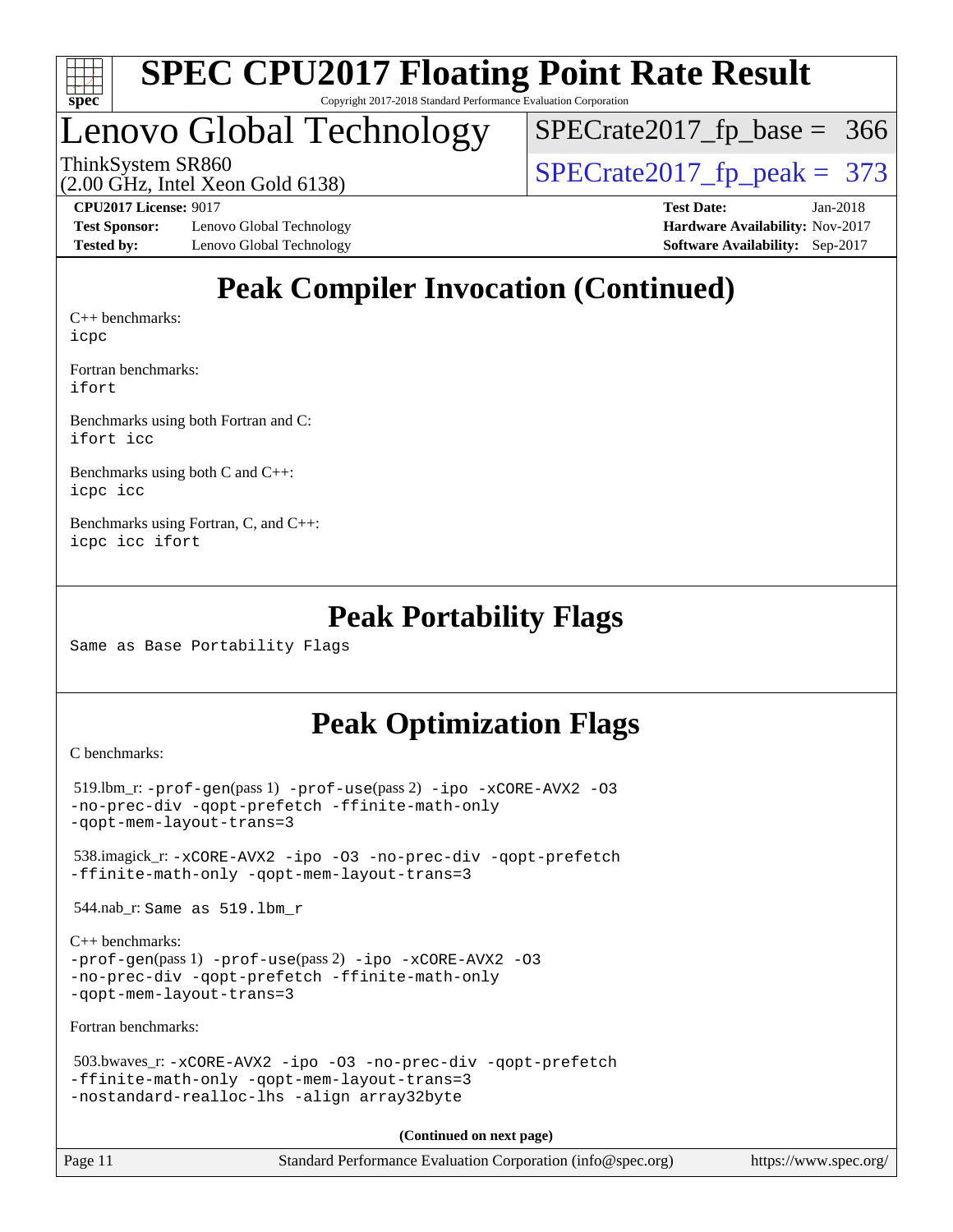

## Lenovo Global Technology

ThinkSystem SR860<br>  $(2.00 \text{ GHz})$  Intel Xeon Gold 6138) [SPECrate2017\\_fp\\_base =](http://www.spec.org/auto/cpu2017/Docs/result-fields.html#SPECrate2017fpbase) 366

(2.00 GHz, Intel Xeon Gold 6138)

**[CPU2017 License:](http://www.spec.org/auto/cpu2017/Docs/result-fields.html#CPU2017License)** 9017 **[Test Date:](http://www.spec.org/auto/cpu2017/Docs/result-fields.html#TestDate)** Jan-2018

**[Tested by:](http://www.spec.org/auto/cpu2017/Docs/result-fields.html#Testedby)** Lenovo Global Technology **[Software Availability:](http://www.spec.org/auto/cpu2017/Docs/result-fields.html#SoftwareAvailability)** Sep-2017

**[Test Sponsor:](http://www.spec.org/auto/cpu2017/Docs/result-fields.html#TestSponsor)** Lenovo Global Technology **[Hardware Availability:](http://www.spec.org/auto/cpu2017/Docs/result-fields.html#HardwareAvailability)** Nov-2017

## **[Peak Optimization Flags \(Continued\)](http://www.spec.org/auto/cpu2017/Docs/result-fields.html#PeakOptimizationFlags)**

549.fotonik3d\_r: Same as 503.bwaves\_r

 554.roms\_r: [-prof-gen](http://www.spec.org/cpu2017/results/res2018q1/cpu2017-20180108-02559.flags.html#user_peakPASS1_FFLAGSPASS1_LDFLAGS554_roms_r_prof_gen_5aa4926d6013ddb2a31985c654b3eb18169fc0c6952a63635c234f711e6e63dd76e94ad52365559451ec499a2cdb89e4dc58ba4c67ef54ca681ffbe1461d6b36)(pass 1) [-prof-use](http://www.spec.org/cpu2017/results/res2018q1/cpu2017-20180108-02559.flags.html#user_peakPASS2_FFLAGSPASS2_LDFLAGS554_roms_r_prof_use_1a21ceae95f36a2b53c25747139a6c16ca95bd9def2a207b4f0849963b97e94f5260e30a0c64f4bb623698870e679ca08317ef8150905d41bd88c6f78df73f19)(pass 2) [-ipo](http://www.spec.org/cpu2017/results/res2018q1/cpu2017-20180108-02559.flags.html#user_peakPASS1_FOPTIMIZEPASS2_FOPTIMIZE554_roms_r_f-ipo) [-xCORE-AVX2](http://www.spec.org/cpu2017/results/res2018q1/cpu2017-20180108-02559.flags.html#user_peakPASS2_FOPTIMIZE554_roms_r_f-xCORE-AVX2) [-O3](http://www.spec.org/cpu2017/results/res2018q1/cpu2017-20180108-02559.flags.html#user_peakPASS1_FOPTIMIZEPASS2_FOPTIMIZE554_roms_r_f-O3) [-no-prec-div](http://www.spec.org/cpu2017/results/res2018q1/cpu2017-20180108-02559.flags.html#user_peakPASS1_FOPTIMIZEPASS2_FOPTIMIZE554_roms_r_f-no-prec-div) [-qopt-prefetch](http://www.spec.org/cpu2017/results/res2018q1/cpu2017-20180108-02559.flags.html#user_peakPASS1_FOPTIMIZEPASS2_FOPTIMIZE554_roms_r_f-qopt-prefetch) [-ffinite-math-only](http://www.spec.org/cpu2017/results/res2018q1/cpu2017-20180108-02559.flags.html#user_peakPASS1_FOPTIMIZEPASS2_FOPTIMIZE554_roms_r_f_finite_math_only_cb91587bd2077682c4b38af759c288ed7c732db004271a9512da14a4f8007909a5f1427ecbf1a0fb78ff2a814402c6114ac565ca162485bbcae155b5e4258871) [-qopt-mem-layout-trans=3](http://www.spec.org/cpu2017/results/res2018q1/cpu2017-20180108-02559.flags.html#user_peakPASS1_FOPTIMIZEPASS2_FOPTIMIZE554_roms_r_f-qopt-mem-layout-trans_de80db37974c74b1f0e20d883f0b675c88c3b01e9d123adea9b28688d64333345fb62bc4a798493513fdb68f60282f9a726aa07f478b2f7113531aecce732043) [-nostandard-realloc-lhs](http://www.spec.org/cpu2017/results/res2018q1/cpu2017-20180108-02559.flags.html#user_peakEXTRA_FOPTIMIZE554_roms_r_f_2003_std_realloc_82b4557e90729c0f113870c07e44d33d6f5a304b4f63d4c15d2d0f1fab99f5daaed73bdb9275d9ae411527f28b936061aa8b9c8f2d63842963b95c9dd6426b8a) [-align array32byte](http://www.spec.org/cpu2017/results/res2018q1/cpu2017-20180108-02559.flags.html#user_peakEXTRA_FOPTIMIZE554_roms_r_align_array32byte_b982fe038af199962ba9a80c053b8342c548c85b40b8e86eb3cc33dee0d7986a4af373ac2d51c3f7cf710a18d62fdce2948f201cd044323541f22fc0fffc51b6)

[Benchmarks using both Fortran and C](http://www.spec.org/auto/cpu2017/Docs/result-fields.html#BenchmarksusingbothFortranandC):

[-prof-gen](http://www.spec.org/cpu2017/results/res2018q1/cpu2017-20180108-02559.flags.html#user_CC_FCpeak_prof_gen_5aa4926d6013ddb2a31985c654b3eb18169fc0c6952a63635c234f711e6e63dd76e94ad52365559451ec499a2cdb89e4dc58ba4c67ef54ca681ffbe1461d6b36)(pass 1) [-prof-use](http://www.spec.org/cpu2017/results/res2018q1/cpu2017-20180108-02559.flags.html#user_CC_FCpeak_prof_use_1a21ceae95f36a2b53c25747139a6c16ca95bd9def2a207b4f0849963b97e94f5260e30a0c64f4bb623698870e679ca08317ef8150905d41bd88c6f78df73f19)(pass 2) [-ipo](http://www.spec.org/cpu2017/results/res2018q1/cpu2017-20180108-02559.flags.html#user_CC_FCpeak_f-ipo) [-xCORE-AVX2](http://www.spec.org/cpu2017/results/res2018q1/cpu2017-20180108-02559.flags.html#user_CC_FCpeak_f-xCORE-AVX2) [-O3](http://www.spec.org/cpu2017/results/res2018q1/cpu2017-20180108-02559.flags.html#user_CC_FCpeak_f-O3) [-no-prec-div](http://www.spec.org/cpu2017/results/res2018q1/cpu2017-20180108-02559.flags.html#user_CC_FCpeak_f-no-prec-div) [-qopt-prefetch](http://www.spec.org/cpu2017/results/res2018q1/cpu2017-20180108-02559.flags.html#user_CC_FCpeak_f-qopt-prefetch) [-ffinite-math-only](http://www.spec.org/cpu2017/results/res2018q1/cpu2017-20180108-02559.flags.html#user_CC_FCpeak_f_finite_math_only_cb91587bd2077682c4b38af759c288ed7c732db004271a9512da14a4f8007909a5f1427ecbf1a0fb78ff2a814402c6114ac565ca162485bbcae155b5e4258871) [-qopt-mem-layout-trans=3](http://www.spec.org/cpu2017/results/res2018q1/cpu2017-20180108-02559.flags.html#user_CC_FCpeak_f-qopt-mem-layout-trans_de80db37974c74b1f0e20d883f0b675c88c3b01e9d123adea9b28688d64333345fb62bc4a798493513fdb68f60282f9a726aa07f478b2f7113531aecce732043) [-nostandard-realloc-lhs](http://www.spec.org/cpu2017/results/res2018q1/cpu2017-20180108-02559.flags.html#user_CC_FCpeak_f_2003_std_realloc_82b4557e90729c0f113870c07e44d33d6f5a304b4f63d4c15d2d0f1fab99f5daaed73bdb9275d9ae411527f28b936061aa8b9c8f2d63842963b95c9dd6426b8a) [-align array32byte](http://www.spec.org/cpu2017/results/res2018q1/cpu2017-20180108-02559.flags.html#user_CC_FCpeak_align_array32byte_b982fe038af199962ba9a80c053b8342c548c85b40b8e86eb3cc33dee0d7986a4af373ac2d51c3f7cf710a18d62fdce2948f201cd044323541f22fc0fffc51b6)

[Benchmarks using both C and C++](http://www.spec.org/auto/cpu2017/Docs/result-fields.html#BenchmarksusingbothCandCXX): [-prof-gen](http://www.spec.org/cpu2017/results/res2018q1/cpu2017-20180108-02559.flags.html#user_CC_CXXpeak_prof_gen_5aa4926d6013ddb2a31985c654b3eb18169fc0c6952a63635c234f711e6e63dd76e94ad52365559451ec499a2cdb89e4dc58ba4c67ef54ca681ffbe1461d6b36)(pass 1) [-prof-use](http://www.spec.org/cpu2017/results/res2018q1/cpu2017-20180108-02559.flags.html#user_CC_CXXpeak_prof_use_1a21ceae95f36a2b53c25747139a6c16ca95bd9def2a207b4f0849963b97e94f5260e30a0c64f4bb623698870e679ca08317ef8150905d41bd88c6f78df73f19)(pass 2) [-ipo](http://www.spec.org/cpu2017/results/res2018q1/cpu2017-20180108-02559.flags.html#user_CC_CXXpeak_f-ipo) [-xCORE-AVX2](http://www.spec.org/cpu2017/results/res2018q1/cpu2017-20180108-02559.flags.html#user_CC_CXXpeak_f-xCORE-AVX2) [-O3](http://www.spec.org/cpu2017/results/res2018q1/cpu2017-20180108-02559.flags.html#user_CC_CXXpeak_f-O3) [-no-prec-div](http://www.spec.org/cpu2017/results/res2018q1/cpu2017-20180108-02559.flags.html#user_CC_CXXpeak_f-no-prec-div) [-qopt-prefetch](http://www.spec.org/cpu2017/results/res2018q1/cpu2017-20180108-02559.flags.html#user_CC_CXXpeak_f-qopt-prefetch) [-ffinite-math-only](http://www.spec.org/cpu2017/results/res2018q1/cpu2017-20180108-02559.flags.html#user_CC_CXXpeak_f_finite_math_only_cb91587bd2077682c4b38af759c288ed7c732db004271a9512da14a4f8007909a5f1427ecbf1a0fb78ff2a814402c6114ac565ca162485bbcae155b5e4258871) [-qopt-mem-layout-trans=3](http://www.spec.org/cpu2017/results/res2018q1/cpu2017-20180108-02559.flags.html#user_CC_CXXpeak_f-qopt-mem-layout-trans_de80db37974c74b1f0e20d883f0b675c88c3b01e9d123adea9b28688d64333345fb62bc4a798493513fdb68f60282f9a726aa07f478b2f7113531aecce732043)

```
Benchmarks using Fortran, C, and C++: 
-prof-gen(pass 1) -prof-use(pass 2) -ipo -xCORE-AVX2 -O3
-no-prec-div -qopt-prefetch -ffinite-math-only
-qopt-mem-layout-trans=3 -nostandard-realloc-lhs -align array32byte
```
## **[Peak Other Flags](http://www.spec.org/auto/cpu2017/Docs/result-fields.html#PeakOtherFlags)**

[C benchmarks](http://www.spec.org/auto/cpu2017/Docs/result-fields.html#Cbenchmarks):  $-m64 - std = c11$  $-m64 - std = c11$ [C++ benchmarks:](http://www.spec.org/auto/cpu2017/Docs/result-fields.html#CXXbenchmarks) [-m64](http://www.spec.org/cpu2017/results/res2018q1/cpu2017-20180108-02559.flags.html#user_CXXpeak_intel_intel64_18.0_af43caccfc8ded86e7699f2159af6efc7655f51387b94da716254467f3c01020a5059329e2569e4053f409e7c9202a7efc638f7a6d1ffb3f52dea4a3e31d82ab) [Fortran benchmarks](http://www.spec.org/auto/cpu2017/Docs/result-fields.html#Fortranbenchmarks): [-m64](http://www.spec.org/cpu2017/results/res2018q1/cpu2017-20180108-02559.flags.html#user_FCpeak_intel_intel64_18.0_af43caccfc8ded86e7699f2159af6efc7655f51387b94da716254467f3c01020a5059329e2569e4053f409e7c9202a7efc638f7a6d1ffb3f52dea4a3e31d82ab) [Benchmarks using both Fortran and C](http://www.spec.org/auto/cpu2017/Docs/result-fields.html#BenchmarksusingbothFortranandC):  $-m64$   $-std=cl1$ [Benchmarks using both C and C++](http://www.spec.org/auto/cpu2017/Docs/result-fields.html#BenchmarksusingbothCandCXX):  $-m64 - std= c11$  $-m64 - std= c11$ [Benchmarks using Fortran, C, and C++:](http://www.spec.org/auto/cpu2017/Docs/result-fields.html#BenchmarksusingFortranCandCXX)  $-m64 - std = c11$  $-m64 - std = c11$